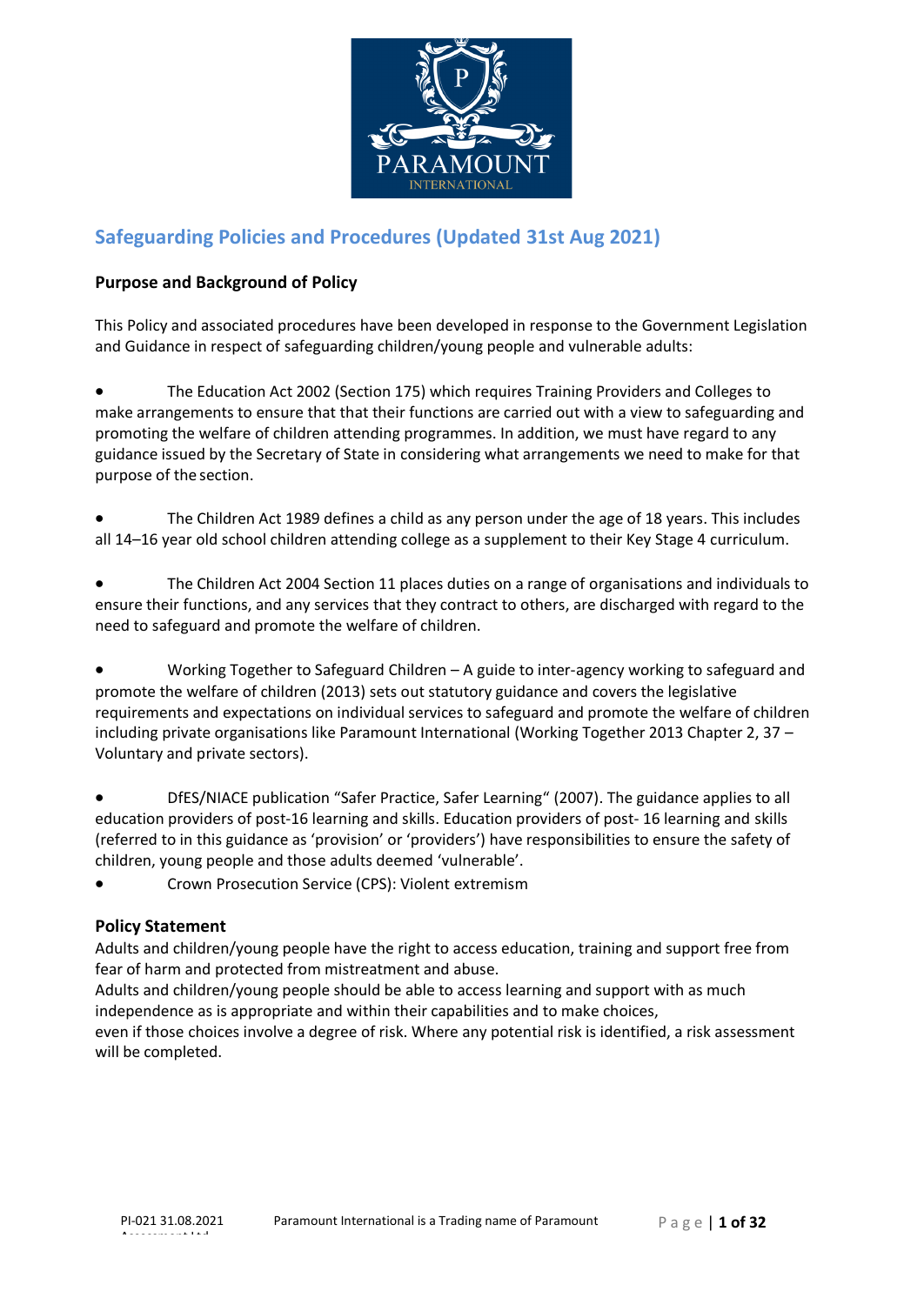

Paramount International recognises that all members of staff and learners have a role to play in safeguarding the welfare of children/young people and vulnerable adults and preventing their abuse.

All complaints, allegations or suspicions will be taken seriously and where action is necessary, this will be undertaken with due regard to Paramount International Safeguarding Procedures.

The procedures contained in this document provide guidance to managers and staff on the implementation of the policy.

#### **Equal Opportunities Statement**

The policy will be implemented in accordance with Paramount Internationals commitment to valuing Diversity and Equality. However, where there are concerns about a child or vulnerable adult's welfare this will take priority.

#### **Location and Access to the Policy and Procedures**

The policy will be displayed on site notice boards

#### **Person(s) with Responsibility for the Policy and Procedures**

Designated Safeguarding Officer Deputy Designated Safeguarding Officer

**Policy to be reviewed** Annually, next full review August 2022

**Approved by** Paramount International Audit Committee.

#### Linked Policies:

Health and Safety Policy Equality and Diversity Policy E‐Safety Policy Anti‐Bullying Policy Complaints Policy Whistle‐Blowing Policy Disciplinary Policy Lone Working Policy

## **Disclosure for Vetting & Barring (Disclosure and Barring Service Referral Guide; <http://www.homeoffice.gov.uk/publications/agencies>‐public‐bodies/dbs/dbs‐referrals‐ guidance/dbs‐referral‐faq?view=Binary**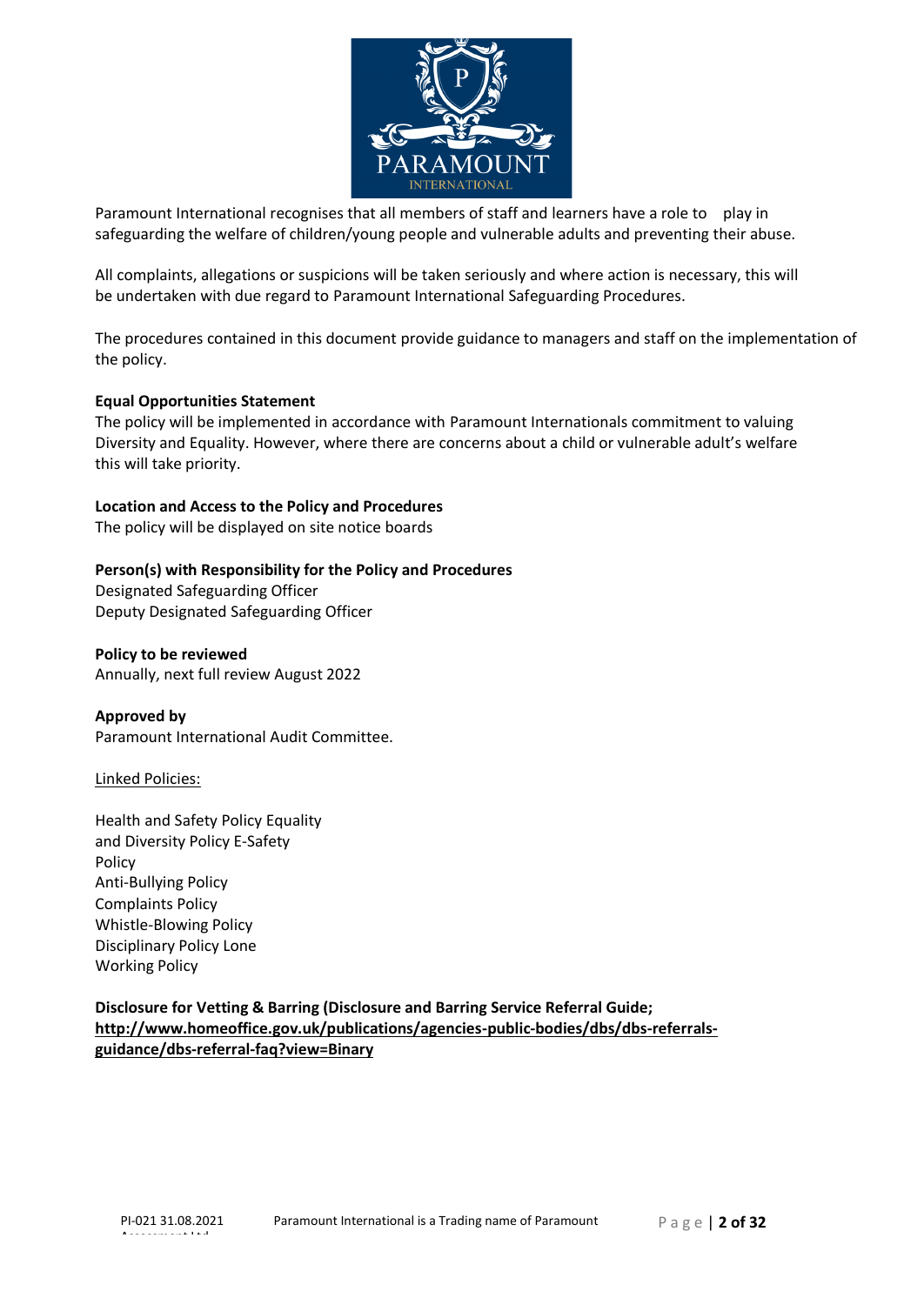

## **DEFINITIONS**

## Children / Young People

The Children Act 1989 and 2004 defines a 'child' as a person under the age of 18.

#### Vulnerable Adults

The Safeguarding Vulnerable Groups Act 2006 defines a 'vulnerable adult' as a Person aged 18 and over, and who is or may be in need of community care services by reason of mental or other disability, age or illness; and who is or may be unable to take care of him or herself, or unable to protect him or herself against significant harm or exploitation' (Department of Health, 2000).

In general terms an adult is classed as vulnerable when they are receiving one of the following services:

| $\overline{2}$ | social care service;                                                          |
|----------------|-------------------------------------------------------------------------------|
| $\sqrt{2}$     | health care;                                                                  |
| $\overline{?}$ | Living in sheltered accommodation;                                            |
| $\sqrt{2}$     | Detained in custody or under a probation order;                               |
| $\overline{?}$ | Requiring assistance in the conduct of his/her affairs;                       |
| $\overline{2}$ | Receiving a service or participating in an activity targeted at older people; |
| $\overline{2}$ | People with disabilities or with physical or mental health conditions.        |
|                |                                                                               |

Vulnerable adults may include those people who:

- Suffer from mental illness, including dementia
- Have a physical or sensory disability
- Have a learning disability
- Have an acquired brain injury
- Suffer from a severe, incapacitating physical illness
- Are elderly and very frail

Vulnerability may be a permanent or temporary state.

#### Definitions of Child Abuse\*

Child abuse is any form of maltreatment of a child (or young person under 18). This may be abuse or neglect by inflicting harm or by failing to act to prevent harm. This includes abuse by an adult or adults or another child or children.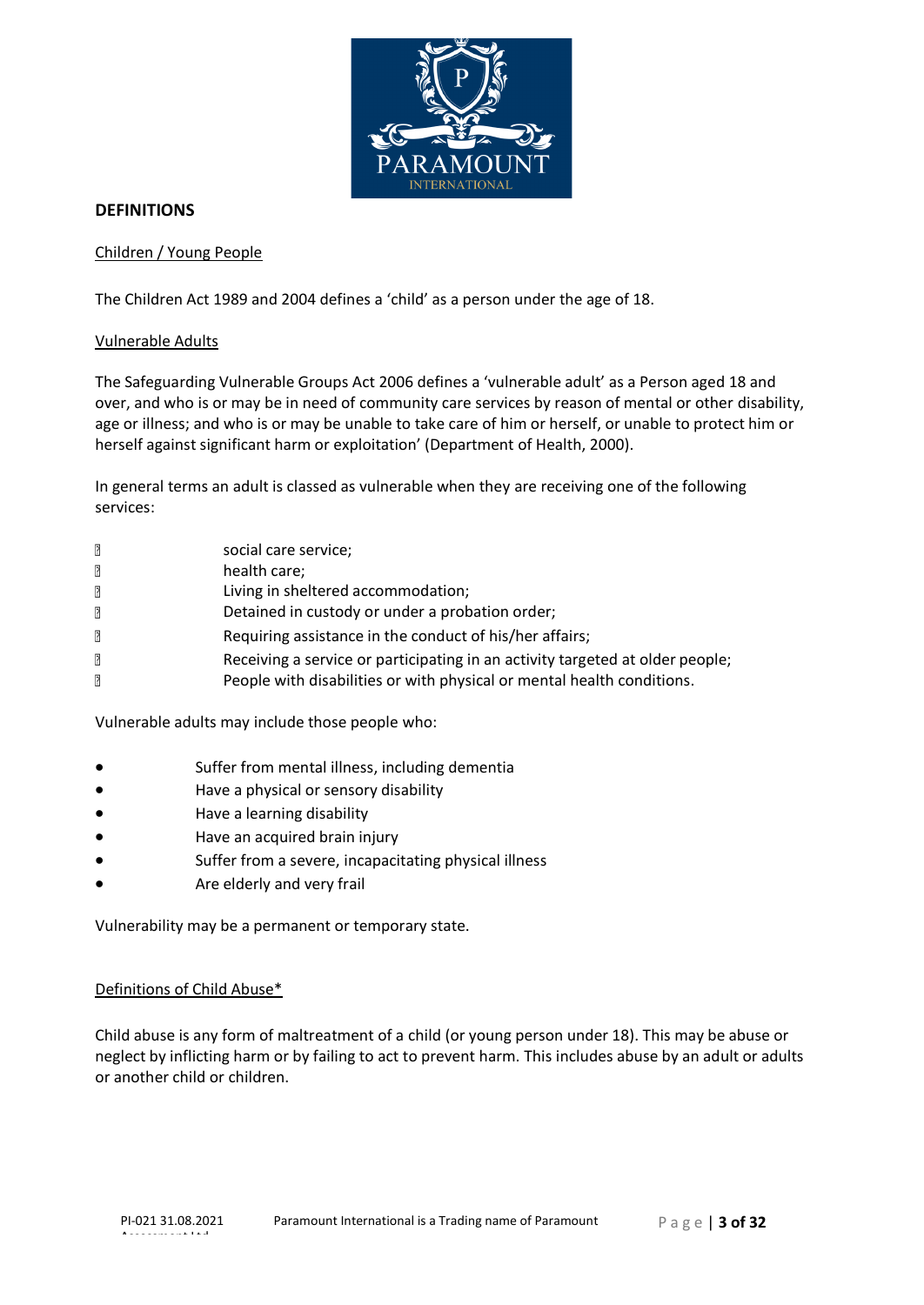

## Significant Harm

Where the child is suffering or likely to suffer significant harm. The term derives from the Children's Act and introduces the concept as the threshold that justifies compulsory intervention by the appropriate authorities in family life in the best interest of children.

Neglect – the persistent failure to meet a child's basic physical and/or psychological needs, likely to result in the serious impairment of the child's health or development. Neglect may occur during pregnancy as a result of maternal substancemisuse.

Once a child is born neglect may include failing to:

- provide adequate food, clothing and shelter (including exclusion from home or abandonment).
- protect a child from physical or emotional harm or danger.
- ensure adequate supervision (including the use of inadequate caregivers).
- ensure access to appropriate medical care or treatment.

• **Physical abuse** – a form of abuse, which may involve hitting, shaking, throwing, poisoning, burning or scalding, drowning, suffocating or otherwise causing physical harm to a child. Physical harm may also be caused when a parent or carer fabricates the symptoms of, or deliberately induces illness in a child.

• **Sexual abuse** – involves forcing or enticing a child or young person to take part in sexual activities, not necessarily involving a high level of violence, whether or not the child is aware of what is happening.

These activities may involve:

- physical contact including assault by penetration (rape or oralsex).
- non‐penetrative acts such touching, kissing etc outside of clothing.
- involving children in looking at, or in the production of sexual images.
- Making children behave in sexually inappropriate ways or grooming a child for abuse (including via the internet).

It is important to note sexual abuse is not solely perpetrated by adult males. Women can commit acts of sexual abuse, as can other children/young people.

• **Emotional abuse** – The persistent emotional maltreatment of a child

such as to cause severe or persistent adverse effects on the child's emotional development.

This includes a wide range of direct and indirect actions such as:

conveying to a child they are worthless or unloved, unvalued or valued only in so far as they meet the needs of another person.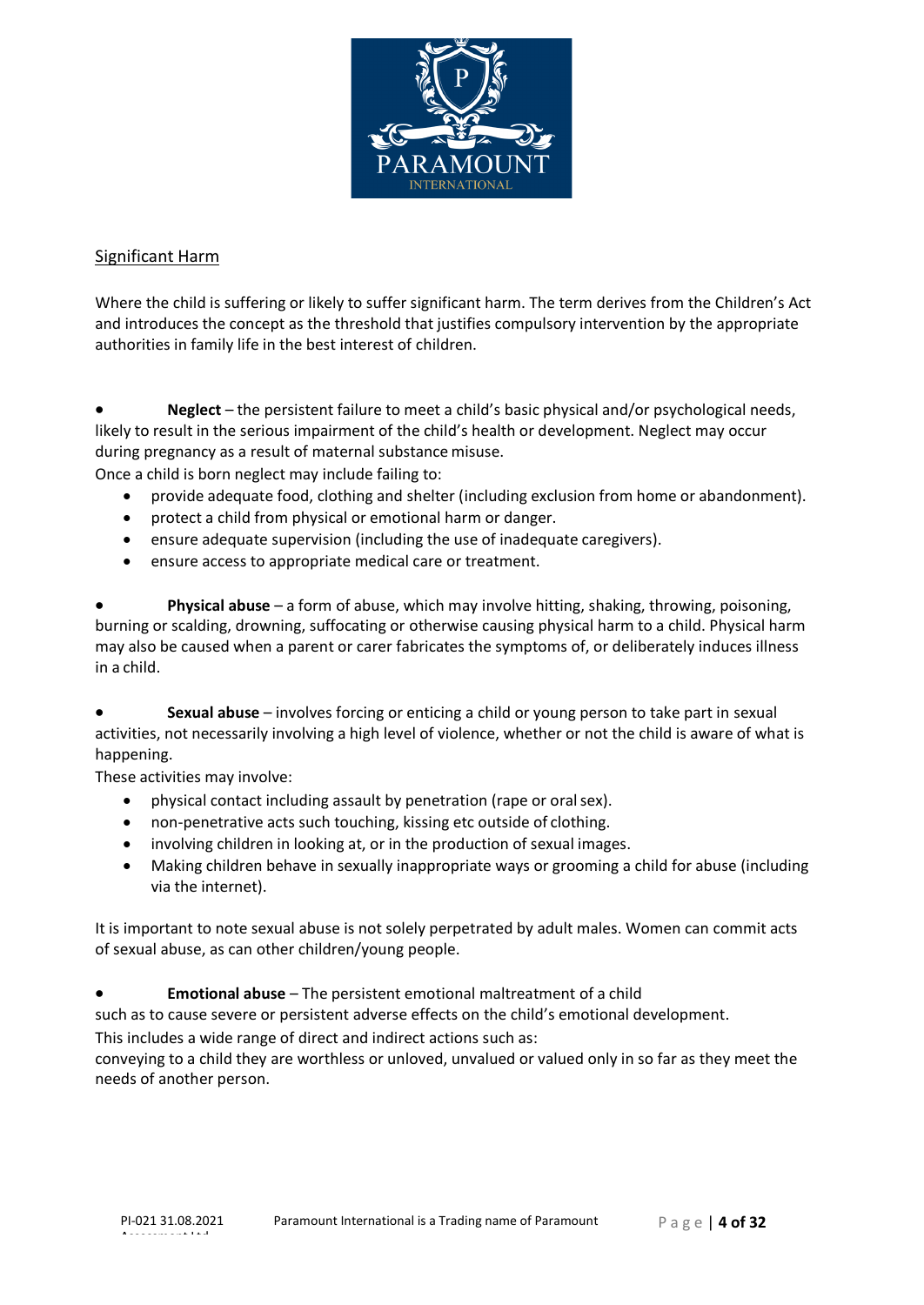

- not giving the child opportunities to express their views, silencing them or making fun of what they say and/or do.
- expectations of the child which are age or developmentally inappropriate, over protection or preventing participation or opportunity to socially interact.
- seeing or hearing mistreatment of others i.e. witnessing domestic violence.
- bullying including cyber bullying, exploitation or corruption of a child.

It is important to note that some level of emotional abuse is involved in all types of maltreatment, although it may occur alone.

(\*Refer to Working Together 2013 for definitions in full)

## Definition of Abuse

The definition of abuse is "a violation of a person's human or civil rights by any other person or persons". Department of Health, "No Secrets", 2000

#### Categories and possible Signs of Abuse

- **Physical Abuse**: this is usually the use of force to cause pain and injury such as hitting, pinching, pushing shaking, pulling hair, misuse of medication or restraint. Signs this may be happening include the person having burns, unexplained bruising, scratches or accidents occurring that cannot be explained.
- **Psychological or Emotional Abuse**: such as threats of harm or abandonment, humiliation, bullying, blaming or controlling behaviour, intimidation and coercion, or showing lack of respect or dignity.
- **Financial or Material Abuse**: this is when a vulnerable adult is exploited for financial gain. It includes theft, fraud, exploitation, misuse or misappropriation of property, possessions and/or finances, putting pressure on person to include them in their will or on how they spend their benefits.
- Signs of this could be valuables going missing in the home or there may be a change in financial circumstances that cannot be explained.
- **Neglect and Acts of Omission**: this is when a vulnerable adult does not have their basic needs met and/or does not get the help they need to be able to meet their needs. Such as medical or physical needs, food, drink, and warmth.
- Signs might include deteriorating health, appearance or mood. It also includes ignoring indicators of abuse and withholding information in relation to allegations or suspicion of abuse.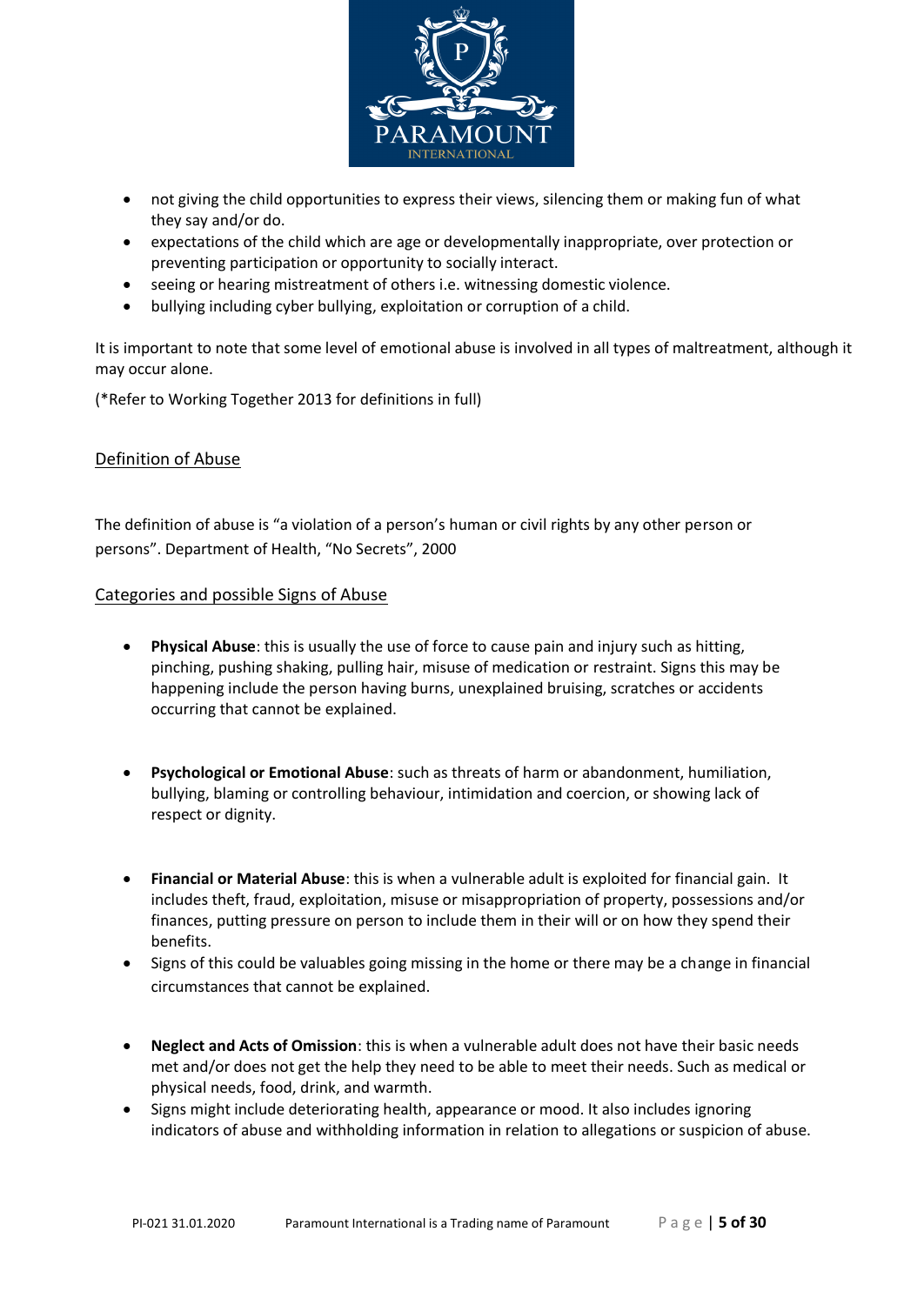

- **Discriminatory Abuse**: this includes a person being treated unfairly, harassed, ridiculed or targeted because of their race, religion, sexuality, gender, age or impairment such as their mental or physical health.
- **Sexual Abuse**: includes rape or any other sexual act, which the vulnerable adult has not consented, or could not consent, or was pressurised into. Signs can include changes in behaviour including highly sexualised behaviour/language or physical discomfort.
- **Institutional Abuse**: is when organisations such as residential, nursing or care homes, hospitals, day centres or sheltered or housing schemes are run in a way where people are abused, harmed or mistreated.

Examples of signs given are not exhaustive and the presence of one or more indicators is not proof that abuse is actually taking place.

**NB** Also need to be aware that learners/participants may be victims or perpetrators of domestic violence.

## **Abuse if vulnerable adults and children through Radicalisation & Violent extremism**

Paramount International is also concerned with the abuse of vulnerable adults and children through Radicalisation & Violent extremism. The organisation is vigilant to concern about the presence of radicalisation and/or extremism within any setting or the failure of the organisation to address such issues appropriately

Violent Extremism is defined by the Crown Prosecution Service (CPS) as: "The demonstration of unacceptable behaviour by using any means or medium to express views, which: Encourage, justify or glorify terrorist violence in furtherance of particular beliefs; Seek to provoke others to terrorist acts; Encourage other serious criminal activity or seek to provoke others to serious criminal acts; Foster hatred which might lead to inter-community violence in the UK."

In order to ensure staff are appropriately aware of such incidences and are able to report them appropriately, further guidance is available in the Preventing Radicalisation and Extremism Safeguarding Policy

## **IMPLEMENTATION OF POLICY AND PROCEDURES**

## Introduction

The following procedures provide guidance to managers and staff on the implementation of the policy.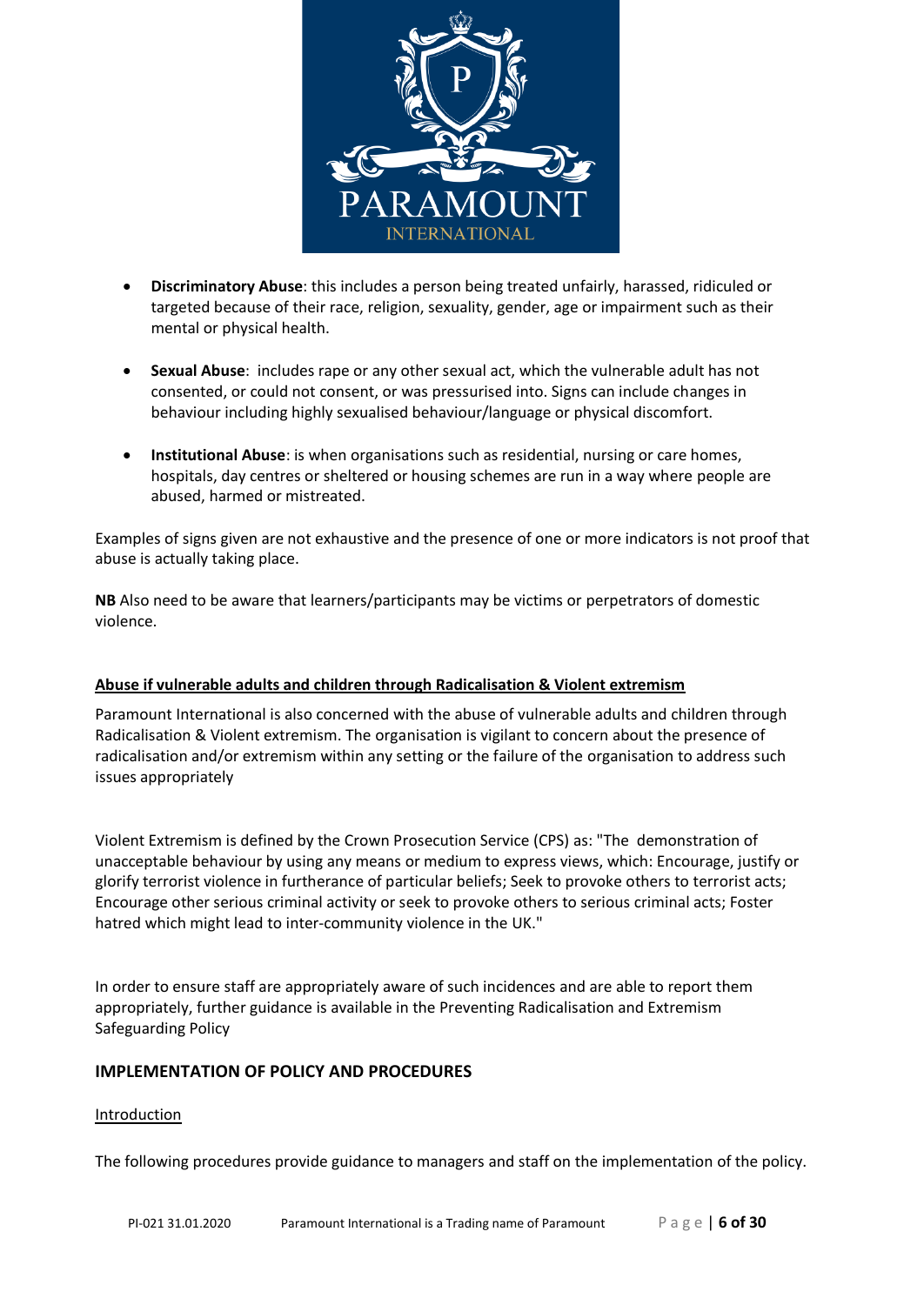

It is important that children/young people and vulnerable adults are protected from abuse and that all complaints, allegations and suspicions are taken seriously and dealt following procedures in place.

Generally, the more dependent a person is on the help of others for general day to day living, the more vulnerable the person is likely to be. This is especially so where there is also a degree of mental incapacity or mental disorder that affects the person's ability to make informed decisions and exercise choices.

#### Partnerships and External Structures

#### **Vulnerable adults**

A multi‐disciplinary approach to assessing the level of an adult's vulnerability is advisable. The lead agency in the protection of vulnerable adults is Adult Social Care Services.

Paramount Internationals Designated Safeguarding Officer will seek advice and refer to Adult Social Care Services as necessary.

S/he will also liaise with local Adult Social Care Services to:

- ensure that Paramount International is aware of local interagency protocols and practice and that these are incorporated into procedures.
- identify local guidance on training for staff who work with vulnerable adults and to gain access to local authority training that may be available.

#### **Children/Young People**

The lead agency in the protection of children/young people is Children's Social Care. Paramount Internationals Designated Safeguarding Officer will seek advice and refer to Children's Social Care as necessary in line with Paramount Internationals duty and legal obligation to safeguard children from harm.

## **Confidentiality**

The purpose of safeguarding procedures is to protect children/young people and vulnerable adults but also, as far as is possible to secure the individual's autonomy.

The issue of confidentiality in the context of child protection and safeguarding vulnerable adults is complex. How a member of staff handles the situation if a learner/customer does not initially want to be identified as being in need of protection is crucial in making then feel safe to disclose their identity.

## **Vulnerable adults (learner/customer)**

Careful considered professional judgement will often need to be made as to a person's capacity to make informed decisions for her/himself, and the extent to which she/he is able to protect her/himself.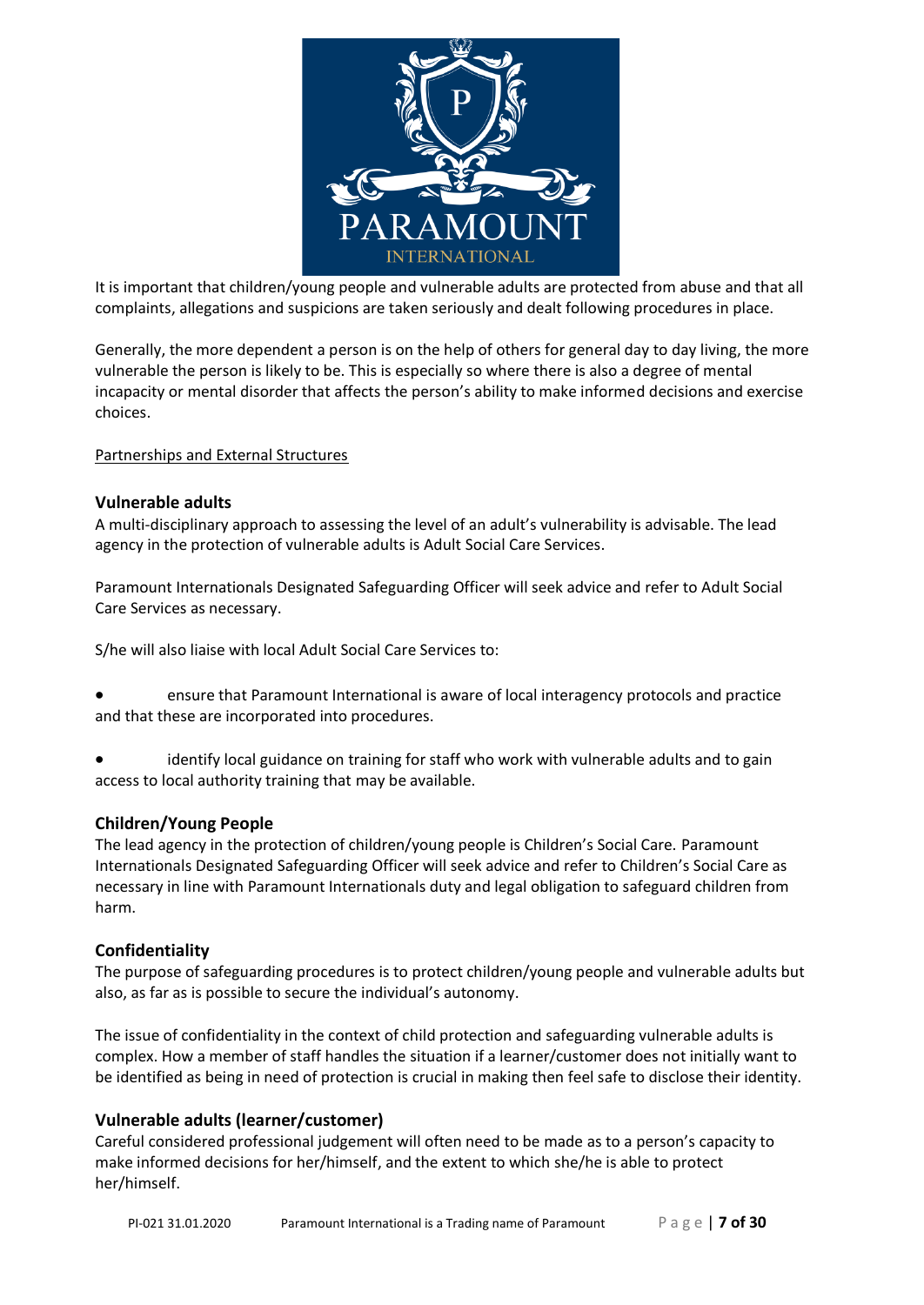

When the 'concerns' relate in particular to adult 'service users' it is good practice to gain the consent of a person with the cognitive ability or mental capacity to give informed consent, who may be at risk of abuse, before making a referral to on their behalf.

For customers/learners who are able to make choices and decisions, information must not be passed on to external authorities unless the customer/learner agrees or unless Paramount Internationals Designated Safeguarding Officer is satisfied that there is a serious risk of harm to self, other customers/learners or the public at large.

However, in many adult protection situations the person's consent cannot be gained or is superseded by other concerns, for example, the level of risk to the individual is very high (life or limb) or other vulnerable adults or children may be at risk.

Where an adult lacks the capacity to make informed decisions for her/himself or to safeguard him or herself, other people will need to make those decisions. In these circumstances, if it is felt to be appropriate the Paramount Internationals Designated Safeguarding Officer will make a referral to Adult Social Care Services.

If a customer/learner does not wish to be named and staff are in any doubt about how to proceed, advice can be sought from the local Adult Social Care Services' Safeguarding Officer or Duty Social Worker. This should preferably be done via Paramount Internationals Designated Safeguarding Officer. If s/he is unavailable, however, contact should be made via one of the other Safeguarding Champions listed in *Appendix 1.* In any event, the Paramount International Designated Safeguarding Officer must always be informed if contact has been made with the local Adult Social Care Services with regard to a safeguarding vulnerable adult report/issue.

## **Children/Young People (Learners)**

In respect of children/young people there are several things to consider including the possible risk posed to other children or young people and Paramount International has a legal responsibility to notify Children's Social Care where a child/young person (learner) or other children/young people are or may be at risk of harm.

If a young person does not wish to be named and staff are in any doubt about how to proceed, advice must be sought from the local Children's Social Care Services, Duty Social Worker. This should preferably be done via the Designated Safeguarding Officer or Deputy Manager.

## **Staff responsible for safeguarding of Children/Young People and Vulnerable Adults**

Members of staff with responsibility for issues relating to the safeguarding of children/young people and vulnerable adults in Paramount International are referred to in this document as "Safeguarding Champions" or "Designated Safeguarding Officer or Deputy Manager". A list of names, titles and contact details for these Officers, other relevant members of staff and other relevant agencies is attached at *Appendix 1.*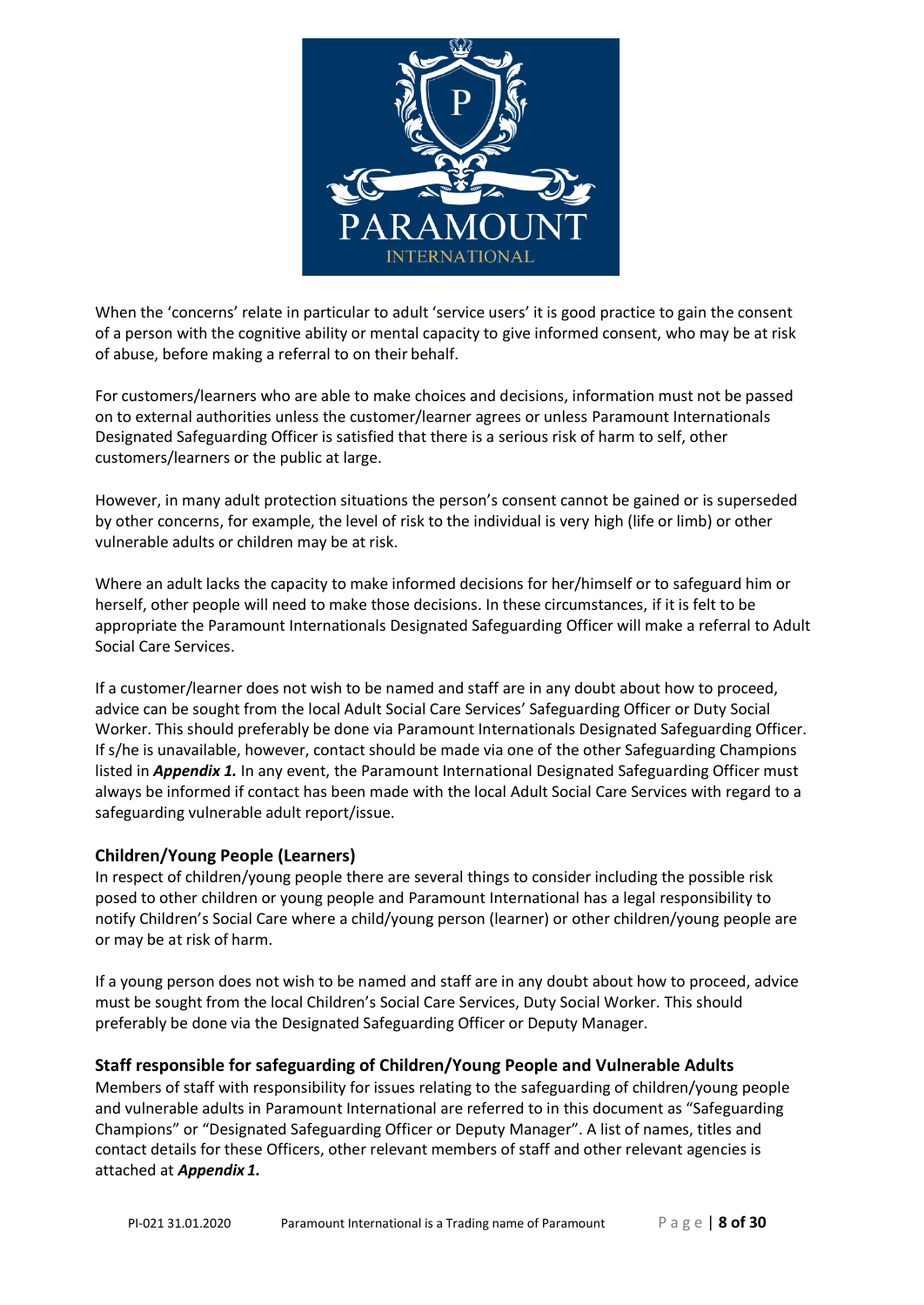

## **RESPONSIBILITY FOR THE IMPLEMENTATON OF THE POLICY**

We believe that it is everyone's responsibility to remain vigilant and to ensure that children and vulnerable adults are provided with a safe and secure environment.

Staff dealing with children and vulnerable adults will be trained in how to recognise and respond to a situation where abuse is reported and how to report this or any concerns. They should try to consider and act on 5 R's:

- Recognition;
- Response;
- Reporting;
- Recording;
- Referral.

**Recognition** ‐ signs and indicators of abuse may just cause concern, but it could be a direct disclosure from someone. A direct disclosure may be made to anyone within the organisation who is trusted by the individual.

**Response** – Appropriate response is vital. No report should ever be ignored. At this point the response is just to listen, stay calm, and not show shock or outrage at what is being disclosed. You may need to ask some questions, but these should never lead or probe, just gather enough information to ascertain if there is immediate danger or harm. Do not make any promises as to what will happen and be clear that everything will be treated in confidence but must be passed on to the appropriate DP.

**Reporting** – Immediately report your concerns or information to the DP. Once the report has been made, the responsibility will lie with the DP. You are within your rights to check that appropriate action has been taken, but confidentiality may mean that the DP may not be able to share this information with you. If for any reason you feel that the matter has not been taken forward, you can make a referral directly to the Independent Safeguarding Authority.

**Recording** – You should record precisely what has been alleged, using the key words and phrases used by the individual. You can also record your own observations of the individual, as well as your interpretation of the facts. This record should be passed on in person to the DP, who will store it securely, where it is only accessible to those staff with safeguarding responsibilities.

**Referral** ‐ The DP should gather enough information to make a referral, if appropriate by talking to the appropriate people outside the organisation.

**Whistle blowing** ‐ People are encouraged to speak up about any concerns they may have. They will be protected by the Company's whistle blowing policy, provided that it is made in good faith.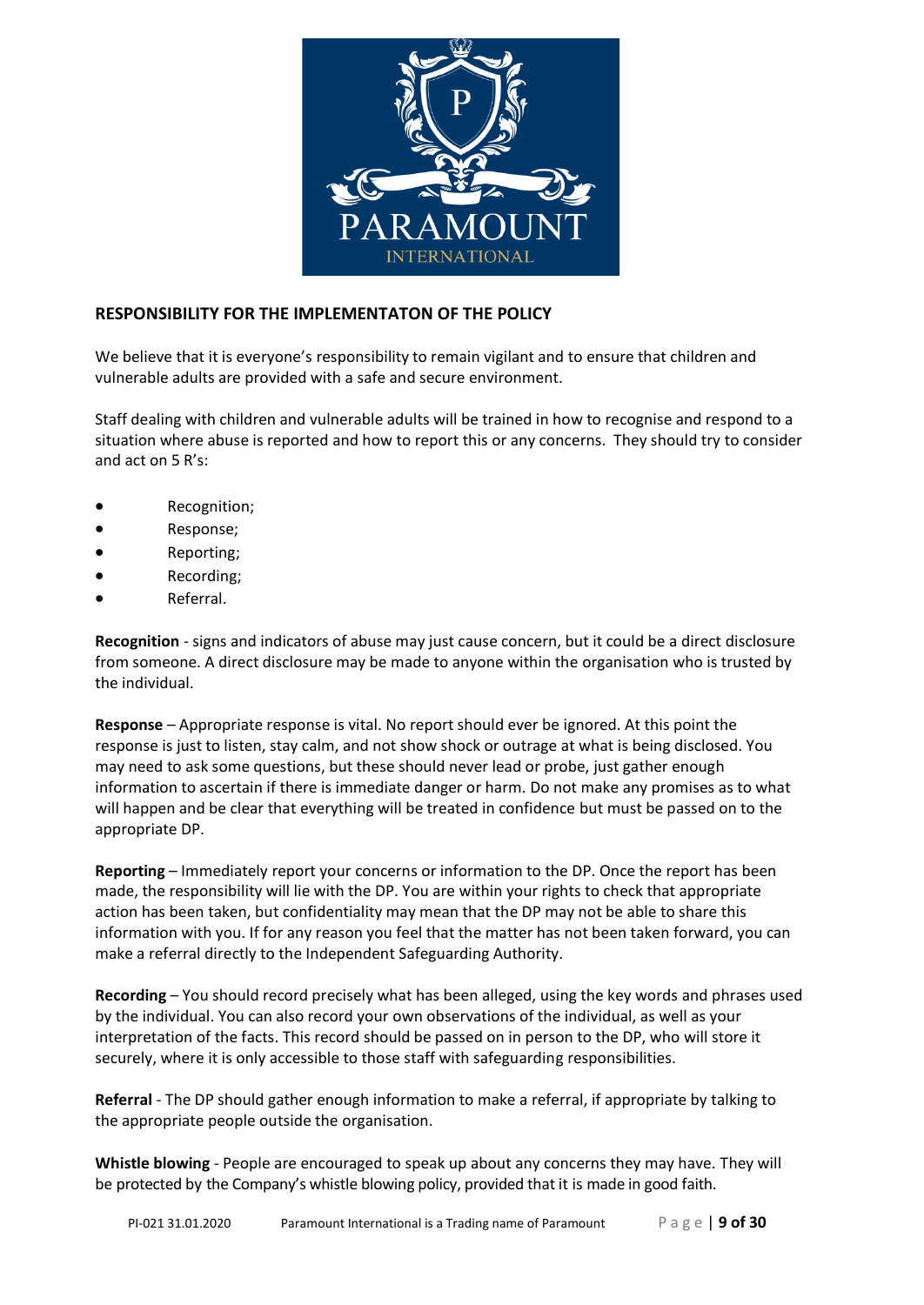

# **Dealing with disclosure of abuse – Learner (child/young person) & Learner or Customer (Vulnerable Adult)**

Assess whether anyone is at immediate risk.

Take any reasonable steps **within your role** to protect any person from immediate harm, for example:

- Call an ambulance or a GP if someone needs medical attention
- Call the emergency services/Police if a crime is taking place.
- Promises of confidentiality should not be given as the matter may develop in such a way that these cannot be honoured.
- Inform the **learner/customer** that **there is** a legal duty to inform an authorised agency. The arrangements for this should be discussed with the learner/customer.
- The person to whom an allegation or concern is reported **must not question the learner/customer or investigate the matter further**; they must:
- Treat the matter seriously
- Keep an open mind and avoid asking leading questions (use phrases such as tell me, explain to me, describe to me)

Make a written record of the information as soon as possible using the Safeguarding Alert Form (*Appendix 2)* where possible in the learner's/customer's own words, which should include:

- the name of the complainant and, where different, the name of the learner/customer who has allegedly been abused
- The date of birth of the learner/customer who has allegedly been abused
- When and where the alleged incident/s took place, including dates and times if given
- who was present
- The account of what is alleged to have happened
- a description of any injuries observed
- Your name, signature and date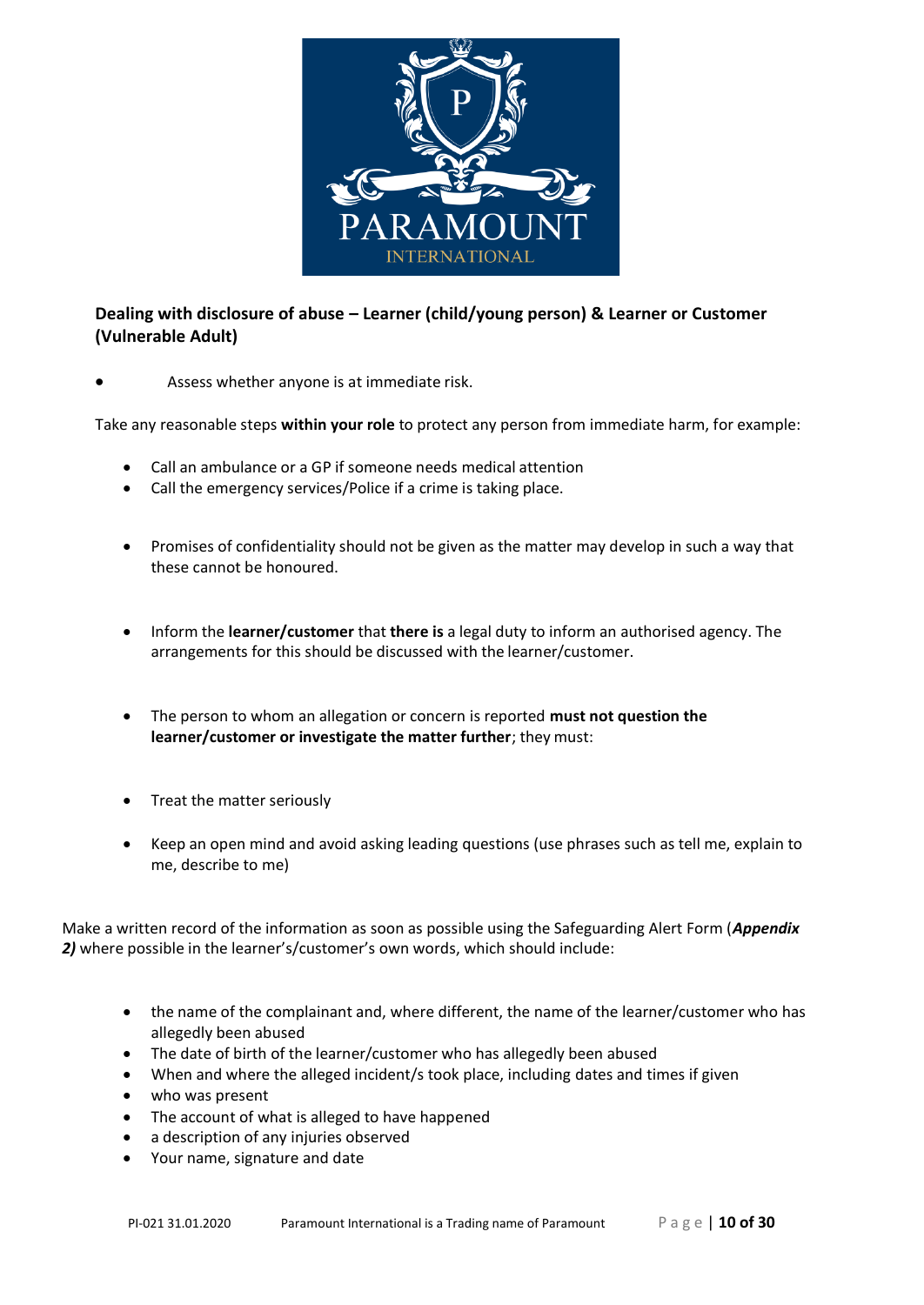

Where appropriate give the person contact details so that they can report any further issues or ask any questions that may arise.

## **Abuse Suspected but not disclosed by Learner/Customer**

Where abuse is suspected but not disclosed by a learner/customer, the member of staff with the concern should discuss their concerns with the Designated Safeguarding Officer or Safeguarding Champion *(Appendix 1***).**

The Safeguarding Alert form should be completed and sent to the Designated Safeguarding Officer or Champion who, if they consider that the information given indicates that the risk to the learner/customer is very high (life or limb) or that the learner/customer or others may be at risk of significant harm s/he will alert the local Adult Social Care and/or Children's Social Care Services.

The Safeguarding Alert Form (*Appendix 2*) for recording information is available within this Policy and Procedure.

## **Reporting/Referral Procedure**

The names and contact details of members of staff (Designated Safeguarding Officer and Champions) who have responsibility for issues relating to safeguarding children and vulnerable adults are included in (*Appendix 1)* If you have received an allegation of abuse or need further advice or guidance about an issue related to safeguarding children/young people or vulnerable adults, you should:

- Contact the Designated Safeguarding Officer or Champion in your area immediately to report that an allegation has been made.
- The Safeguarding Champion in your Region will contact the Paramount International Ltd Designated Safeguarding Officer as soon as possible but in any event, within two hours.
- If the Safeguarding Champion in your Region is unavailable, you should report directly to the Paramount International Designated Safeguarding Officer.
- If neither the Safeguarding Champion in your Region or the Paramount International Ltd Designated Safeguarding Officer are available, contact the Director further guidance.

If none of the above named Managers can be contacted within two hours of the initial concern arising, the member of staff making the report should contact the local Children's or Adult Social Care Services' Duty Social Worker or Safeguarding Officer to discuss the concern and/or report the allegation. A written record of the date and time of the referral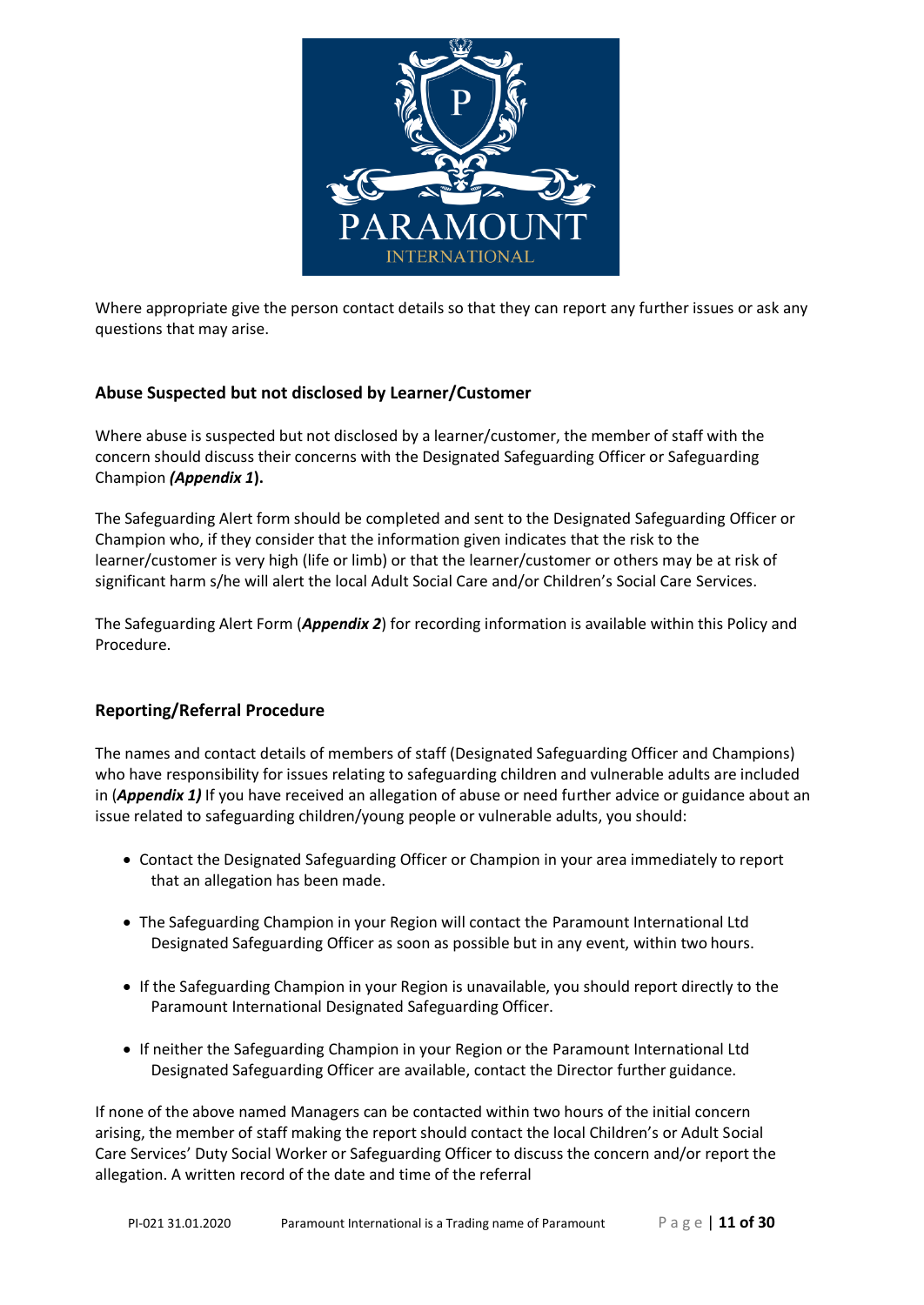

and named contact (on the Safeguarding Alert Form) must be kept. They must notify the Paramount International Ltd Designated Safeguarding Officer as soon as possible about the action taken and provide the written record within the Safeguarding Alert Form.

## **Action to be taken by Paramount Internationals Designated Safeguarding Officer**

- Before taking action, the Designated Safeguarding Officer must be in receipt of all required information. If it is considered appropriate to do so, Paramount Internationals Safeguarding Officer will report the matter to the local Children's or Adult Social Care Services' Duty Social Worker or Safeguarding Officer as appropriate.
- A written record of the date and time of the report (on the Paramount International Safeguarding Alert Form) shall be made and the report must include the name and position of the person to whom the matter is reported. A telephone report must be confirmed in writing to the local Children's or Adult Social Care Services within 24 hours. The confirmation may be handwritten, posted or faxed but, in any event, a copy of the document must be kept on the learner/customer's file. If the referral contains information about a staff member or other service user, the referral and any related information is stored separately and confidentially with reference to it on the learner/customer's file.
- Paramount Internationals Designated Safeguarding Officer should discuss with the local Children's or Adult Social Care Services what action will be taken (where appropriate) to inform the parents/guardian/carer of the learner/customer and a note of that conversation should be made, together with confirmation of any steps agreed with the local Children's/Adult Social Care Services to safeguard the learner/customer and/or other learners/customers in the interim or with regard to retaining control until the appropriate person arrives. **At no point should Paramount International staff undertake any investigatory interviews.**
- The Designated Safeguarding Officer must notify Paramount Internationals Director as soon as practicable and in any event within 24 hours of the initial concern arising.
- A brief written summary of the allegation together with the action taken will be made to the Chief Executive within five working days and a final report submitted to confirm that the matter has been concluded.
- Written Records ‐ The Paramount International Designated Safeguarding Officer shall retain a copy of:
	- The report to local Children's/Adult Social Care Services
	- Any notes, memoranda or correspondence dealing with the matter
	- Any other relevant material

Copies of reports, notes etc should be kept securely locked at all times.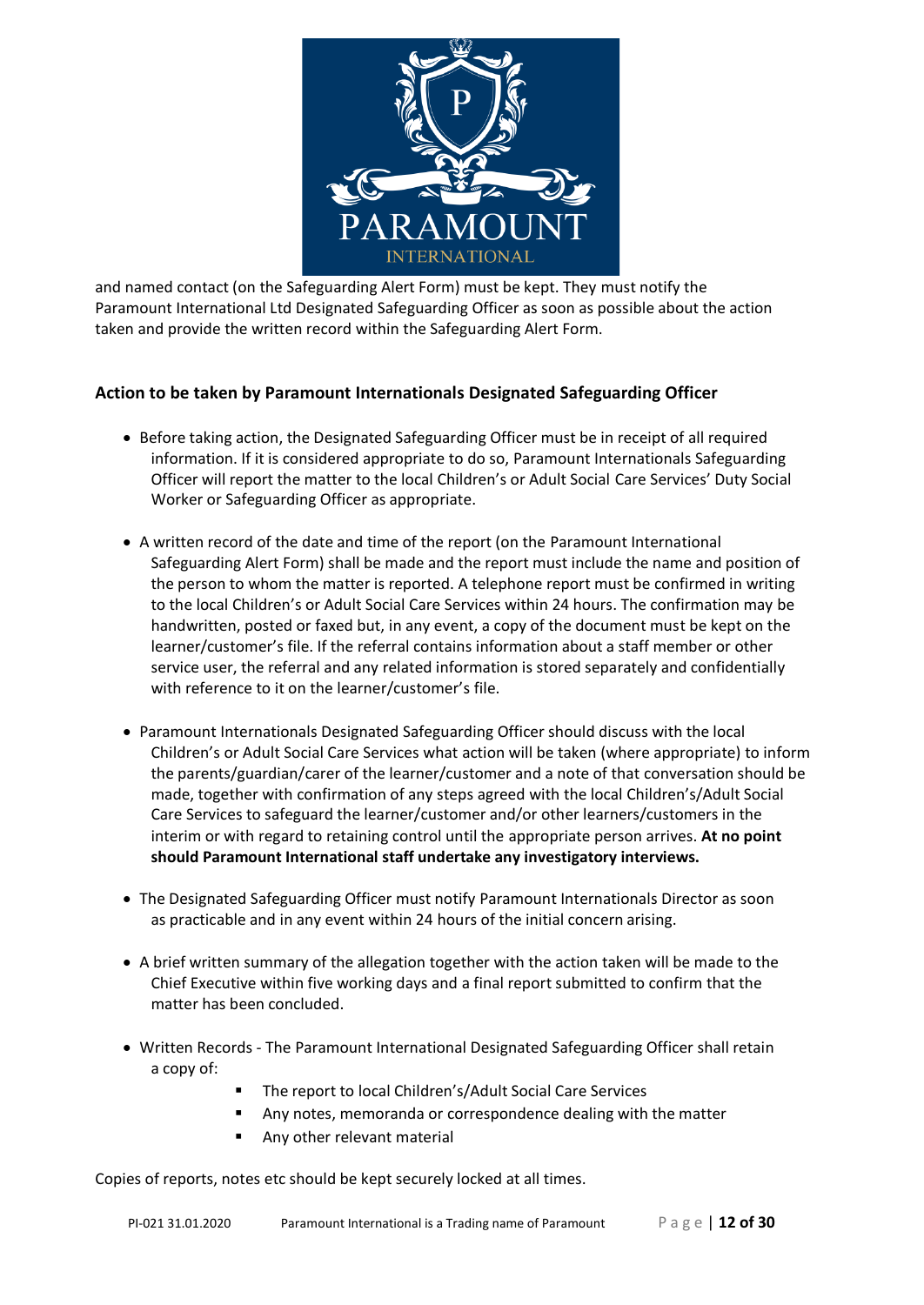

## **Allegations about a Member of Staff**

## **Introduction**

In order to safeguard children/vulnerable adults, all staff appointments are made subject to:

- Satisfactory references
- Enhanced Disclosure and Barring Service (DBS) checks (previously Enhanced CRB checks)

Until these references and reports have been received new staff will not be appointed or allowed to work with children/young people or vulnerable adults.

## **Recognising and responding to an allegation**

The following procedures must be applied where allegations relating to a member of staff are received.

There are a number of sources from which a complaint or an allegation might arise, including from:

- A child/young person or an adult
- A parent/guardian/carer
- A member of the public
- A disciplinary investigation

The person to whom an allegation or concern is reported **must not question the child/vulnerable adult or investigate the matter further**.

They must deal with the matter as they would if a learner/customer had disclosed abuse including following the same Reporting Procedure via the Designated Safeguarding Champion in your region *(Appendix 1)*

Once a report in respect of allegations or suspicion of abuse by a member of staff has been received from a Safeguarding Champion, Paramount Internationals Designated Safeguarding Officer will contact HR and the Director

If the Safeguarding Champion, Paramount Internationals Designated Safeguarding Officer, or Director is not available (as per reporting/referral procedures) contact the Head of Service HR for further guidance.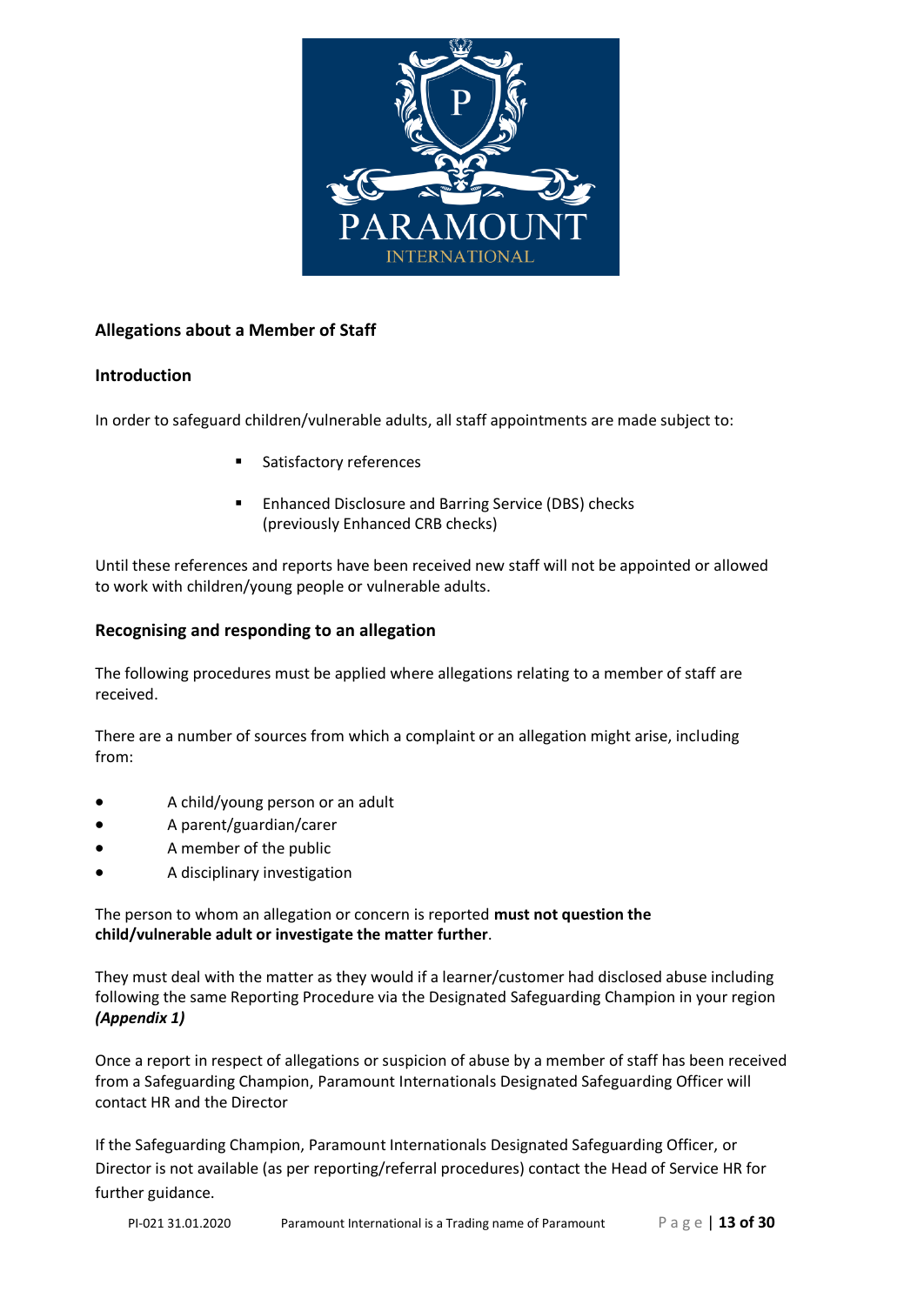

• Obtain written details of the allegation, signed and dated by the person receiving the allegation

• Record any other information in relation to time, dates and location of incident(s) and names of any potential witnesses

Record discussions about the child/vulnerable adult and/or member of staff, any decisions made, and the reasons for those decisions

- Countersign and date the written record
- Report allegation to Paramount International Ltd's Designated Safeguarding Officer.

#### **Action by Paramount Internationals Designated Safeguarding Officer**

Once the report has been received Paramount Internationals Designated Safeguarding Officer must report to the Local Authority Designated Officer (LADO) in respect of a child or Adult Social Care Services (Safeguarding) in respect of a vulnerable adult within 1 working day if the allegation suggests a person who works with children/vulnerable adults has:

• Behaved in a way that has harmed a child/vulnerable adult, or may have harmed a child/vulnerable adult

Possibly committed a criminal offence against or involving a child/vulnerable adult

• Behaved towards a child/children, vulnerable adult/adults in a way that indicates s/he is unsuitable to work with children/vulnerable adults in connection with his/her employment or voluntary activity

Paramount Internationals Designated Safeguarding Officer will also contact the Director and HR to agree how to inform the member of staff against whom the allegation has been made and to agree appropriate action pending any investigation initiated by the LADO/Adult Social Care Services.

If a concern or an allegation requiring immediate attention is received outside normal office hours the relevant member of staff must consult immediately with the Children's/Adult Social Care Services emergency duty team/ or local Police.

If the allegation/concerns are in respect of a child/young person the LADO must be informed the next working day. If the report made out of hours is not made by Paramount Internationals Designated Safeguarding Officer the relevant member of staff should ensure Paramount Internationals Designated Safeguarding Officer and Director are informed as soon as possible.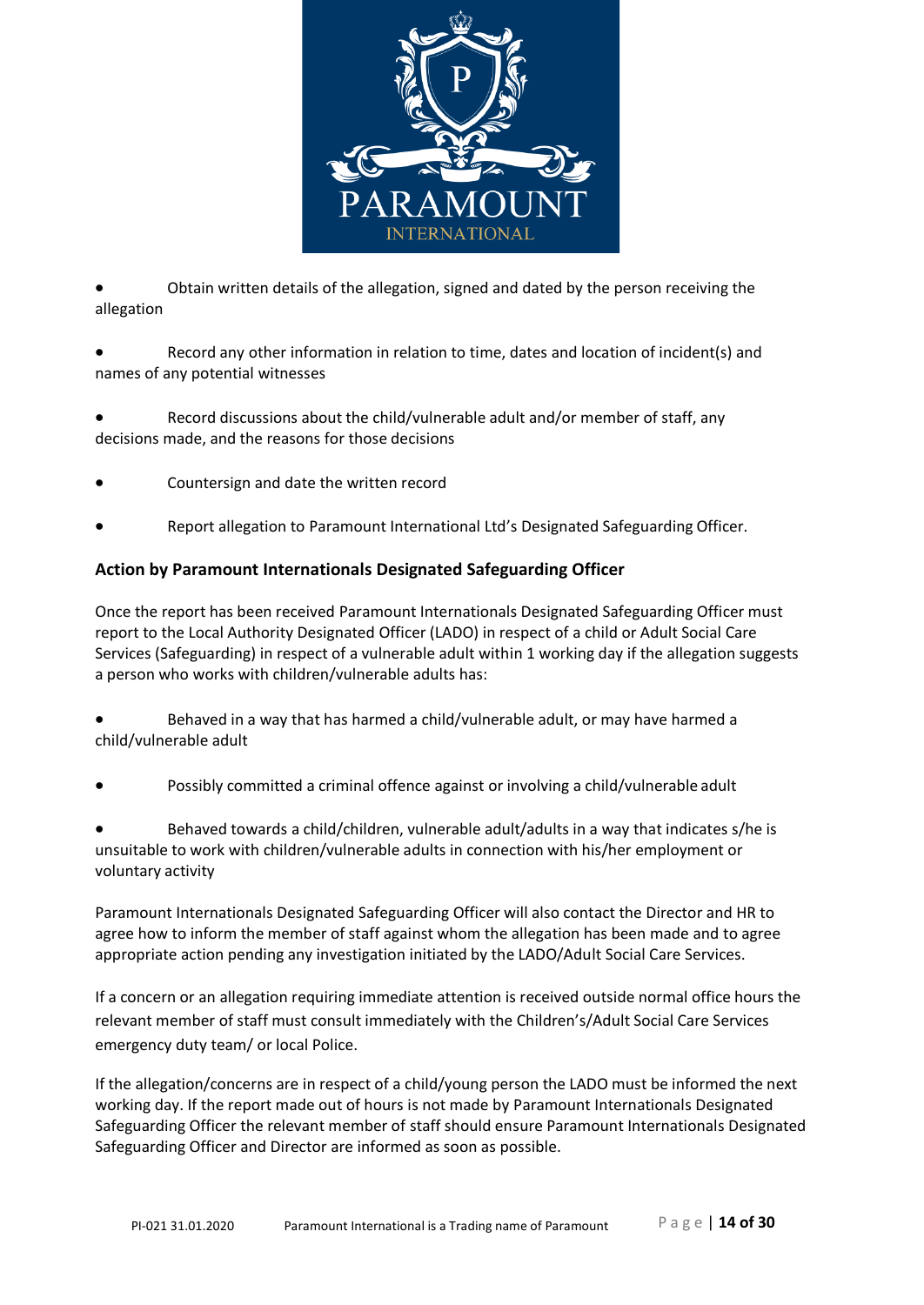

## **Malicious Allegations**

Where it is subsequently found that an allegation was made with malice aforethought, the Director and Head of Service – HR will determine what if any action can/is to be taken dependent on status of person who made the allegation.

Proportionate responses to perpetrators of false or unsubstantiated allegations:

• Despite the distress caused, children/young people/vulnerable adults who make false allegations may still be entitled to continue to receive full access tosupport.

• Where remaining in the same organisation as the falsely accused member of staff would be prejudicial either to that member of staff or the child/young person/vulnerable adult consideration should be given identifying suitable support/training opportunities elsewhere.

Permanent exclusion should be considered only as a last resort.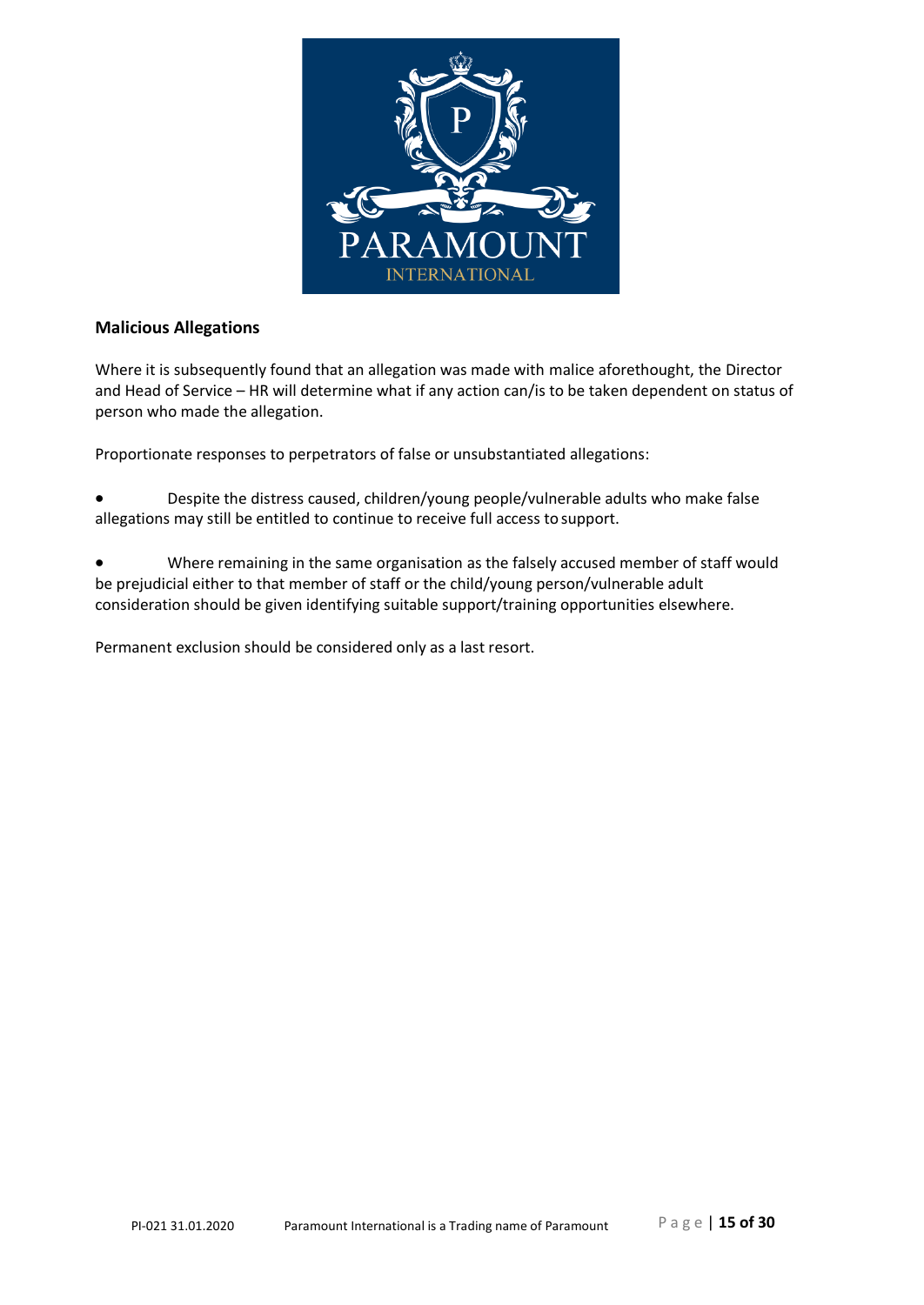

# **Appendix 1 Designated Safeguarding Officers and Champions Contact Details**

|                                    | <b>Name</b> | <b>Email Address</b>          | <b>Tel. Number</b> |
|------------------------------------|-------------|-------------------------------|--------------------|
| Designated<br>Safeguarding Officer | Linda King  | safeguarding@paramountint.com | 0808 501 5246      |
| Deputy<br>Safeguarding<br>Officer  | Claire Hunt | safeguarding@paramountint.com | 0808 501 5246      |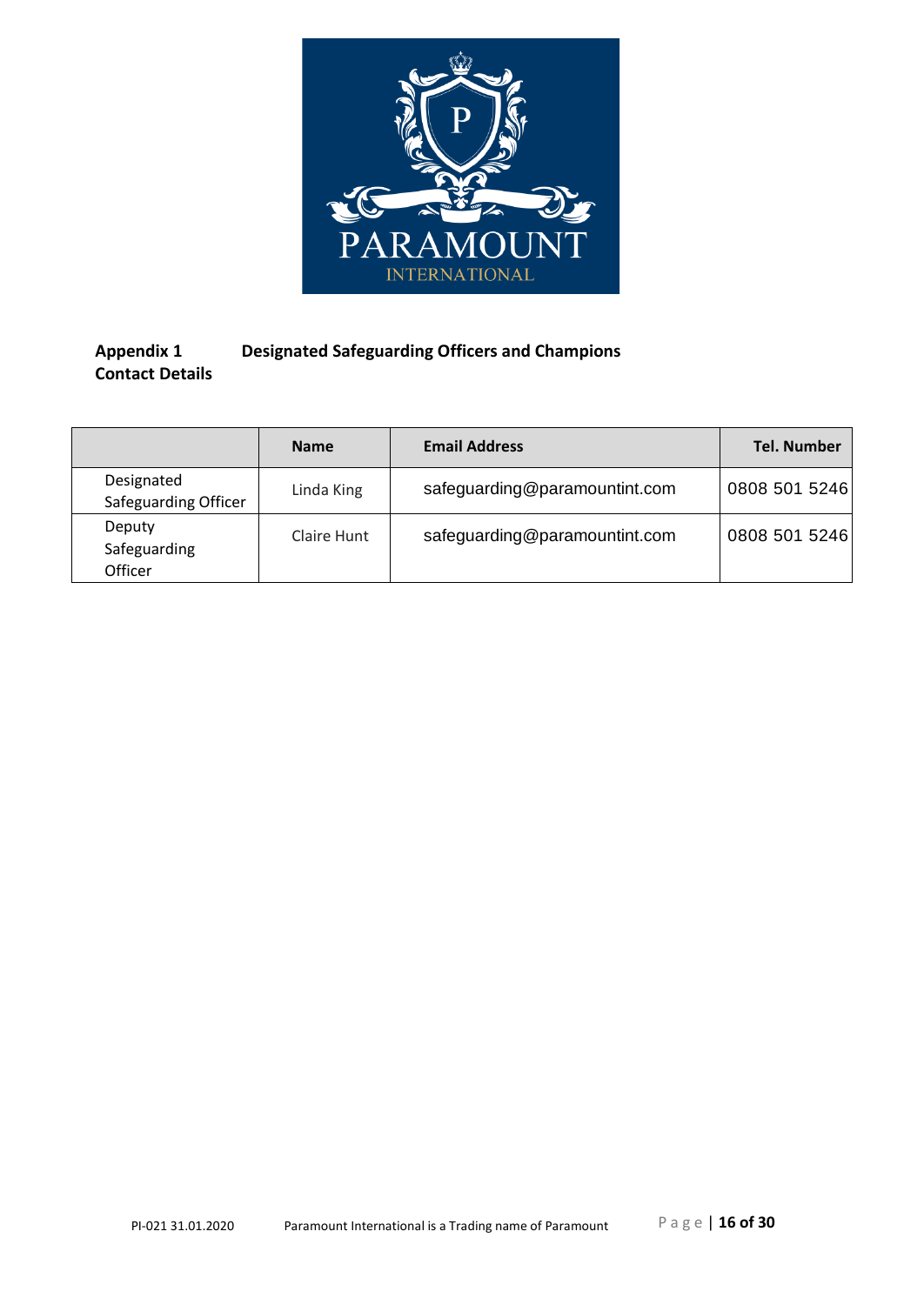

**Appendix 2 Safeguarding Alert Form**

# **SAFEGUARDING ALERT**

This form is to be used by anyone who wishes to report concerns about the abuse of a child/young person or vulnerable adult or who has had a disclosure of abuse made to them. Please complete it as soon as possible and forward it to the Designated Safeguarding Officer or Safeguarding Champion. If you do not have all the information asked for please fill in the parts you can and pass it on within the same working day.

| 1. Your Details                                                                     |
|-------------------------------------------------------------------------------------|
|                                                                                     |
|                                                                                     |
|                                                                                     |
|                                                                                     |
|                                                                                     |
|                                                                                     |
|                                                                                     |
|                                                                                     |
|                                                                                     |
| 2. Details of the Child/Young Person or Vulnerable Adult (underline as appropriate) |
|                                                                                     |
|                                                                                     |
|                                                                                     |
|                                                                                     |
|                                                                                     |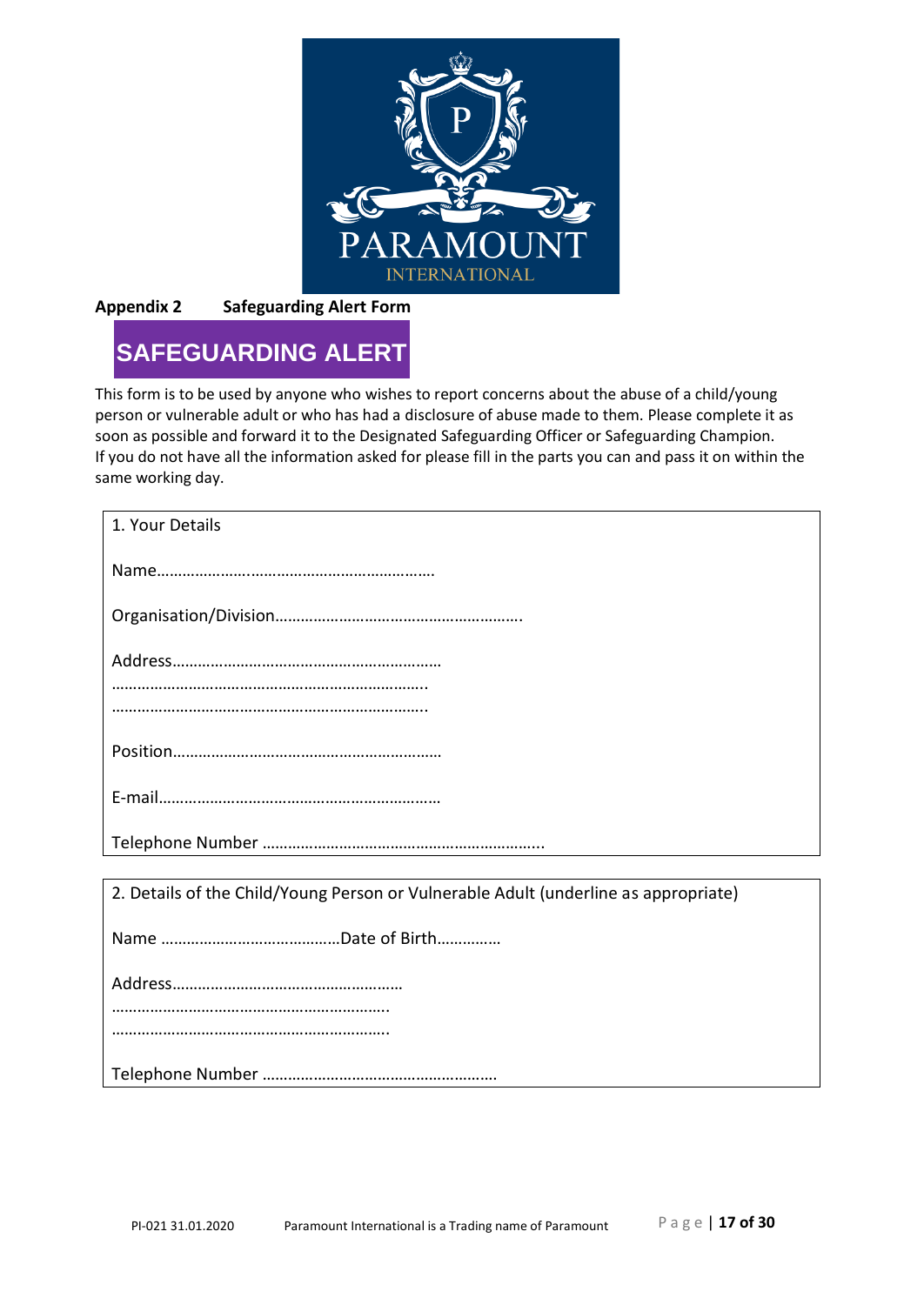

3. Are they currently in receipt of Health or Social Care Services?

Yes No

Name of Provider …………………………………………………..

Address ……………………………………………………………….

4. Details of the Alleged Perpetrator

Name…………………………………………………

Address………………………………………………

………………………………………………………..

………………………………………………………..

Telephone Number ……….. .…………………………………….

5. Employer Contact Details

Manager ……….. ……………………………………………………… Contact Number …………………………………………… Employer Contact Name (*if different to Manager)* ………………………………………………………………. Address…………………………………………………………………………. …………………………………………………………………………. E‐mail………………………………………………………… Telephone Number ……………………………………………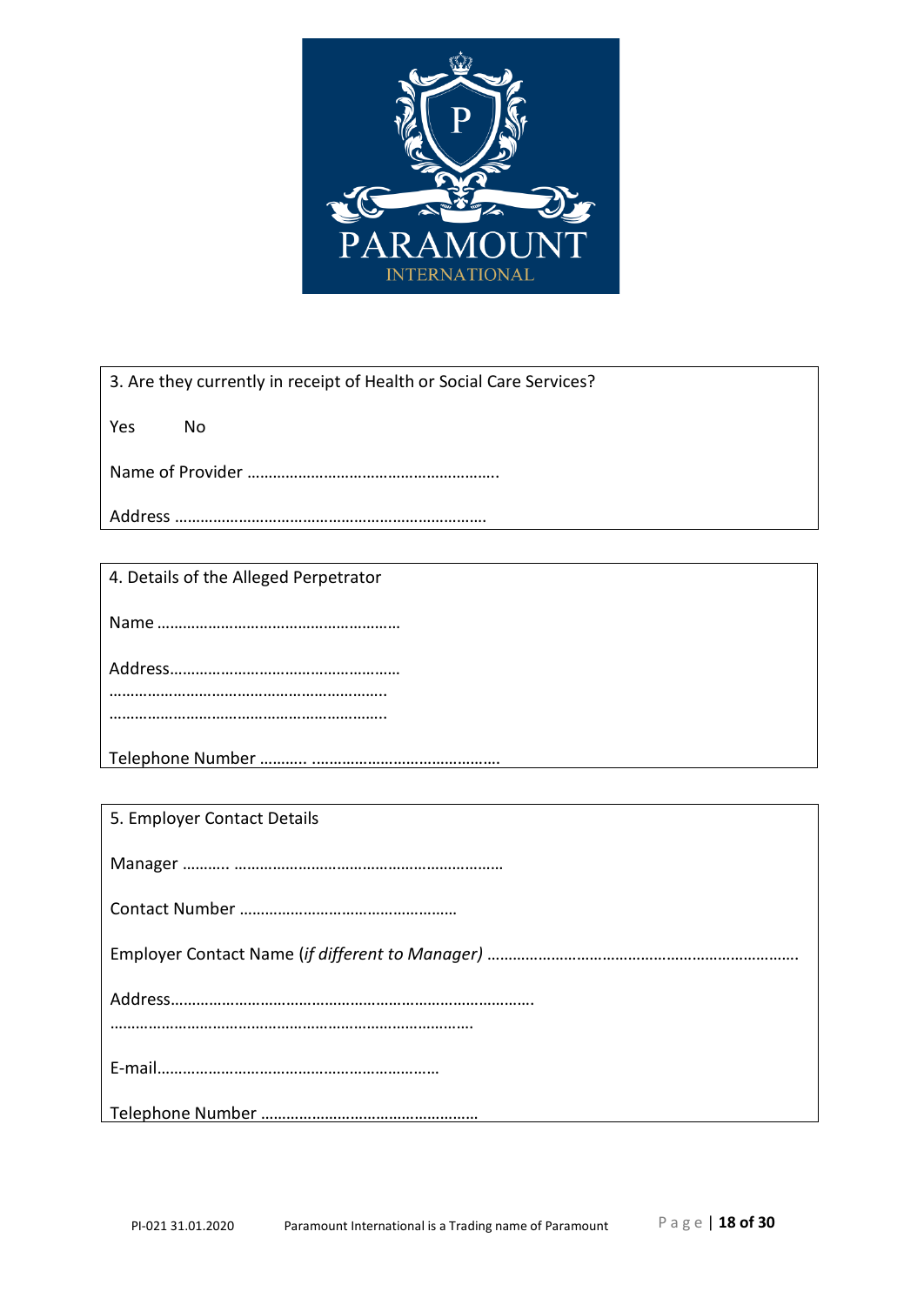

# **When completed as fully as possible please forward to the Designated Safeguarding Officer or Champion.**

| 6. This form was sent to: |
|---------------------------|
|                           |
|                           |
|                           |
|                           |

# **To be completed by receiving worker**

| <b>Received by:</b>                                      |
|----------------------------------------------------------|
|                                                          |
|                                                          |
| Are you the designated referral person Yes<br>No.        |
| Are you the Designated Safeguarding Officer<br>Yes<br>No |
| Sent to Referral Agency Yes<br>No.                       |
|                                                          |
|                                                          |
|                                                          |

**The Safeguarding Champion should forward a copy of this form to the Paramount International Ltd Designated Safeguarding Officer for records or referral**.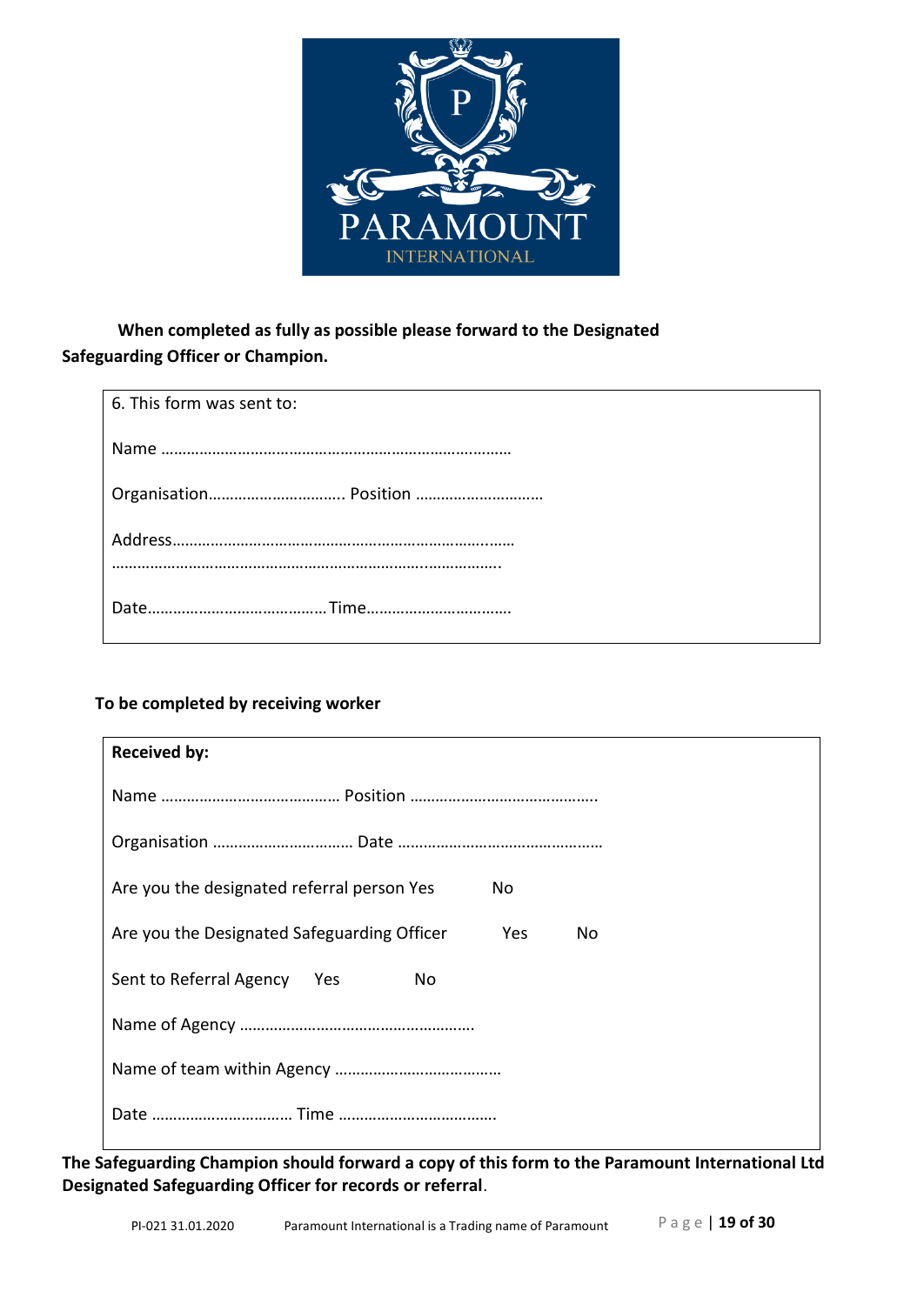

# *Appendix 3* **Code of Conduct for Staff working with Children/Young People and Vulnerable Adults**

This code has been written to assist staff in maintaining proper and professional relationships with learners and/or vulnerable adults.

As an employee of Paramount International, staff are required to demonstrate high standards in their exercise of authority, their management of risk, and the active protection of learners and/or from discrimination and avoidable harm. This document is designed to be useful for staff to provide a safe environment for learners who are under 18 and/or vulnerable adults in avoiding situations that might lead to allegations against them(staff).

Staff need to be prudent about their own conduct and vigilant about the conduct of others, so that their relationships with learners and/or vulnerable adults remain, and are seen to remain, entirely proper and professional. It is recognised that staff can be vulnerable to the possible consequences of their close professional relationships with learners and/or vulnerable adults and to the potential for malicious and misplaced allegations being made, whether deliberately or innocently, arising from the normal and proper associations that staff may have with them.

Many staff have a close working relationship with a number of learners and/or vulnerable adults, which contributes to the quality of provision offered to this group of customers/learners. The guidelines outlined below are not intended to make members of staff unduly anxious about working with learners under 18 and/or vulnerable adults but are, in fact, intended to give them confidence in offering guidance on appropriate behaviour and a professional approach.

# **Code of Conduct for Staff placing Children/Young People and Vulnerable Adults into work placements**

A Risk Assessment will be carried out by Paramount International employees for any learner / client required to carry out a work placement with another organisation or charity *(Appendix 4).* Any Regulated activity will require DBS checks to be carried out prior to any work placement starting. Unsatisfactory DBS checks will mean that the learner / client cannot take part in that regulated activity.

The Flowchart describing Paramount International internal referral process for safeguarding concerns about Vulnerable Adults and Children/Young People conducting work placements are attached at (*Appendix 6 & 7)*

## **Induction / Training**

- All staff will undertake Level 1 mandatory training on Safeguarding.
- Safeguarding Champions will undertake Level 2 training.
- PI-021 31.01.2020 Paramount International is a Trading name of Paramount P a g e | **20 of 30** • Designated Safeguarding Management Team will undertake Level 3 training.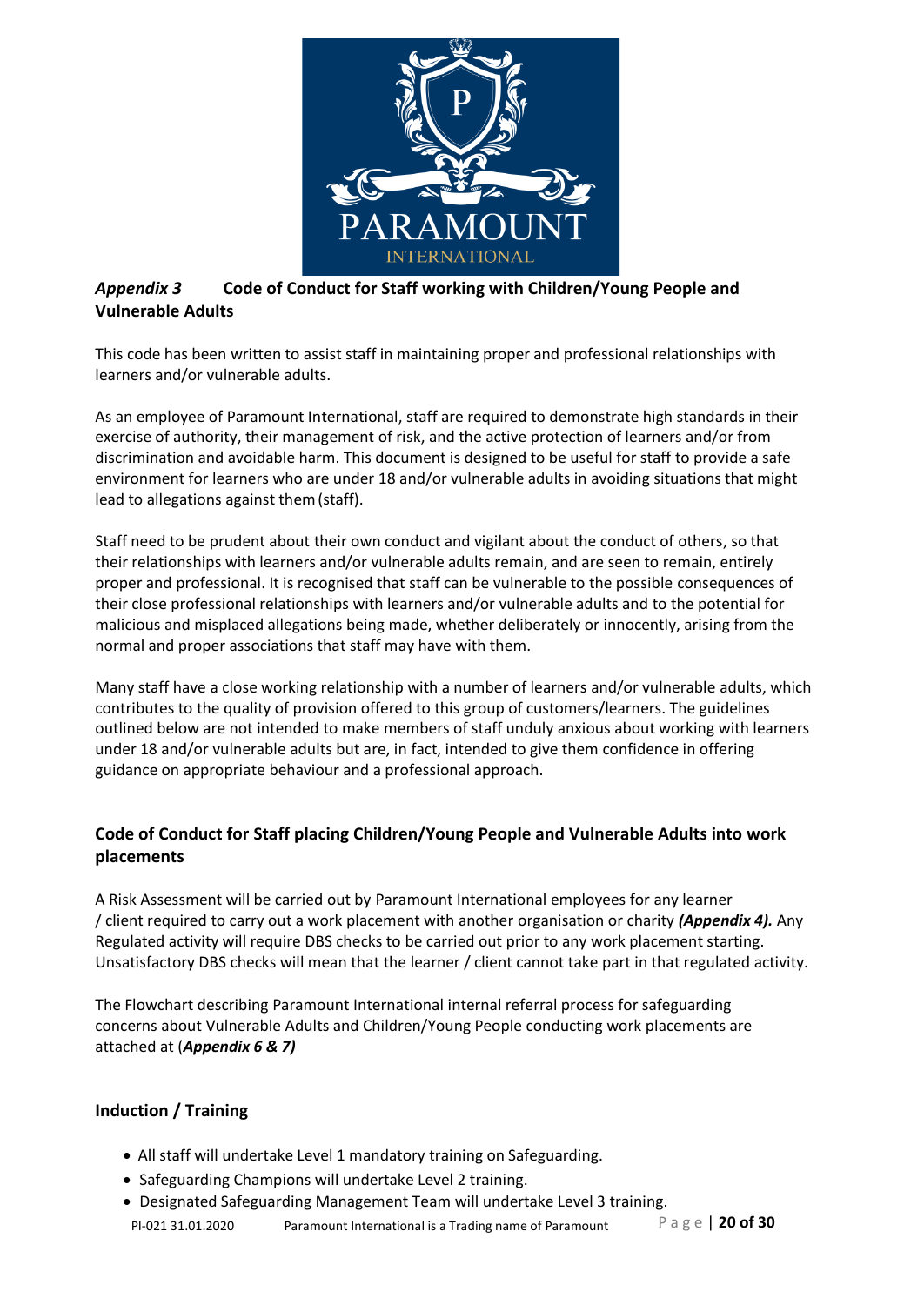

- All staff must accept and recognise their responsibilities in relation to good practice and the reporting of suspected poor practice and allegations or concerns about abuse.
- Everyone with substantial access to learners and/or vulnerable adults will have training on indicators of abuse, good practice, practices never to be sanctioned and any changes in legislation.

## **Key principles for the Safeguarding of Children/Young People and Vulnerable Adults**

The guidance on Safeguarding Children and Vulnerable adults applies to:

- Those working with vulnerable adults and learners who are under 18 and/or are in a position of trust
- All learners and/or vulnerable adults, whatever their gender, racial origin, culture, religious belief and/or sexual identity have the right to be treated with respect, have their dignity maintained and an entitlement to protection from mistreatment andabuse.
- All learners and/or vulnerable adults have the right to access learning/support with as much independence as is appropriate and within their capabilities.
- All incidents and allegations or suspicions of abuse should be taken seriously and responded to swiftly and appropriately.

#### **GUIDANCE AND GOOD PRACTICE**

#### **Good Practice Guidelines**

All staff will be encouraged to demonstrate exemplary behaviour in order to protect themselves from false allegations. Some examples are below:

- Encourage an open environment no secrets.
- Be mindful of where you work with a learner and/or vulnerable adults of the potential risks, which may arise from working with a learner and/or a vulnerable adult in private. For example, as per the Paramount International Ltd Lone Working policy.
- Treat all learners/vulnerable adults with respect and dignity. Maintain a safe and appropriate distance.
- As a general principle, staff should not have unnecessary physical contact with learners and/or vulnerable adults. There may be very limited occasions when a learner/vulnerable adult needs comfort or reassurance, which may include physical comforting. Any such comforting gestures must always be acceptable to the learner/vulnerable adult concerned. A member of staff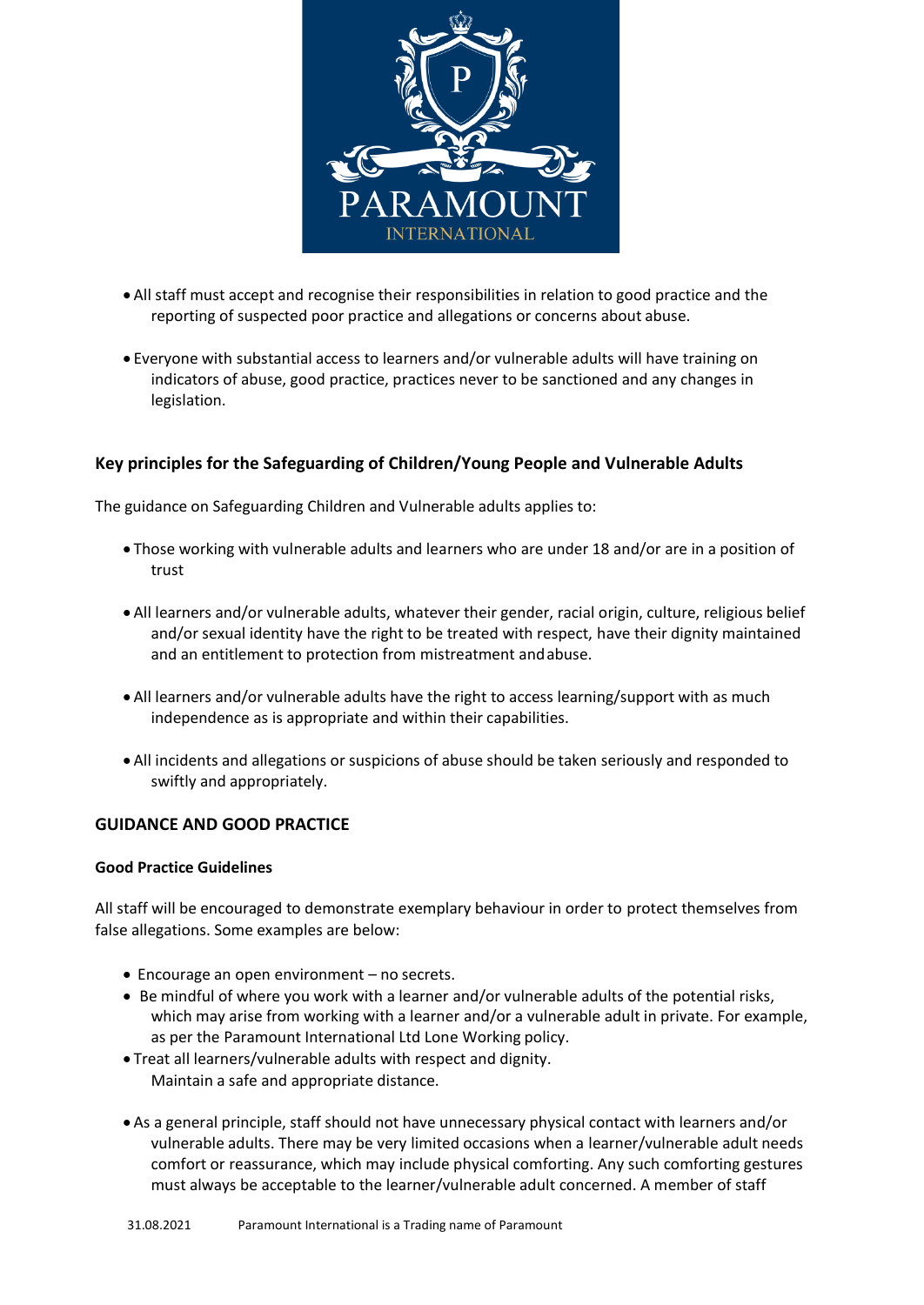

should be aware, however, that any physical contact may be misconstrued by a learner/vulnerable adult, parent/carer or observer.Staff administering first aid should ensure wherever possible that another adult is present if they are in any doubt as to whether necessary physical contact could be misconstrued.

• Personal care should not be necessary but in cases where it is necessary to assist with personal care staff should, wherever possible, be of the appropriate gender and be careful to protect the dignity of the learner/vulnerable adult. Wherever possible, two members of staff should be present when carrying out personal care.

#### **Practices to be avoided**

- Spending excessive amounts of time alone with children and vulnerable adults away from others;
- Straying from the specified task or assignment;
- Being unnecessarily inquisitive;
- Saying anything that may make a child or vulnerable adult feel uncomfortable, or that
- could be interpreted as aggressive, hostile or impatient;
- Being drawn into personal conversations;
- Sitting or standing too close;
- Meeting other than at the prearranged venue;
- Exchanging personal details;
- Making contact via social internet contact sites.

#### **Practices never to be sanctioned You**

#### **should never:**

- Let allegations made by a child or vulnerable adult to go unrecorded or not acted upon;
- Promise a child or vulnerable adult that their confidences will be kept secret;
- Allow children or vulnerable adults to use inappropriate language unchallenged;
- Reduce a child or vulnerable adult to tears as a form of control;
- Allow or engage in any form of touching or make suggestive comments to a child or vulnerable adult.
- Using suggestive comments, even in fun
- Doing things of a personal nature when the learner/vulnerable adult can do it for him/her self.
- Providing a lift in your car for a learner/vulnerable adult.
- Visiting learners/vulnerable adults in their homes except in clearly agreed circumstances pre agreed.
- Administering medication unless trained and approved to do so.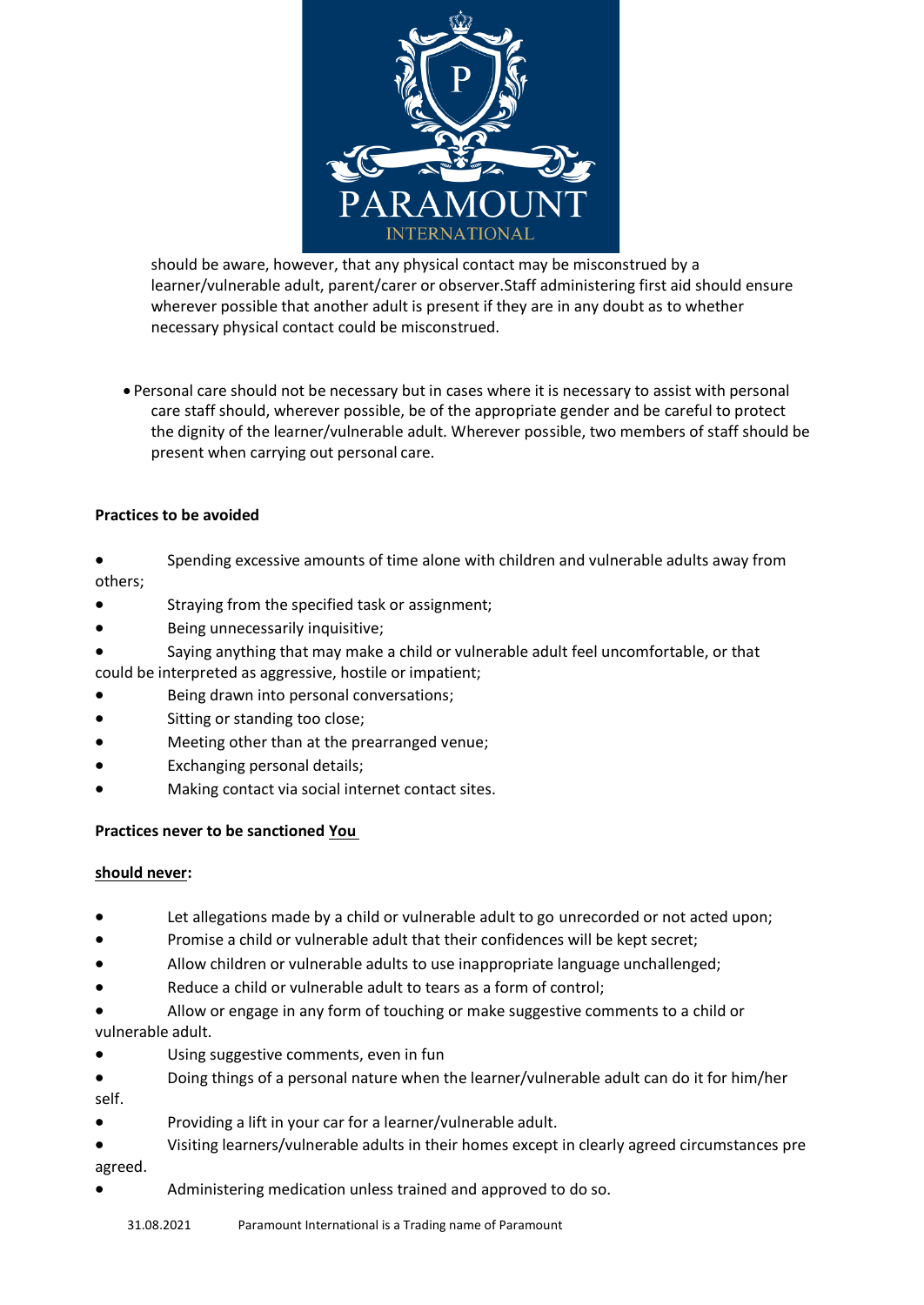## **POLICY FOR STAFF**



Paramount International is committed to a policy in which:

Recruitment procedures comply with safeguarding best practice and will be followed in the appointment of all staff in roles that are eligible for a check as identified by the Disclosure and Barring Service – DBS (formerly Criminal Records Bureau ‐ CRB) *Until these references and reports have been received new staff will not be appointed or allowed to work with learners under 18 and/or vulnerable adults.*

• HR will refer to the DBS eligibility guidance lists to identify if a role is eligible for a DBS check. Paramount International Ltd must not apply for a check unless the job or role is eligible for one and we will tell applicants why they are being checked and where they can get independent advice.

• Existing members of staff moving into roles that are eligible for a DBS check will be required to complete DBS forms and provide relevant identification documents;

• The recommended maximum time between DBS checks is 3 years ‐ Paramount International will follow this guidance, unless contracts dictateotherwise.

• All new employees will be made aware of and issued with this policy as part of their induction, and staff will be updated of any changes made to this policy. Any member of staff found in breach of the guidance will be subject to disciplinary procedures in accordance with the Paramount International policy;

• All new members of staff and learners who are under the age of 18 will have a Young Persons Risk Assessment carried out as per the Health and Safety Policy Statement;

As part of the initial advice and guidance session or induction session, all new learners will be shown the Safeguarding Children and Vulnerable Adults Policy. This will be followed by discussion and checking of understanding, and periodically reviewed at a formal review meeting.

All children and vulnerable adults within the organisation will be informed that their assessor or tutor will be their nominated contact point for any concerns they may have regarding safeguarding. In addition, they will be given details of the DP, and asked to report any concerns to their assessor or tutor, or DP;

• Staff must keep a secure and up to date record of all children and vulnerable adults either working in or learning within the organisation. They should monitor their progress on a regular basis to check they are safe from abuse and harm whilst on the qualification.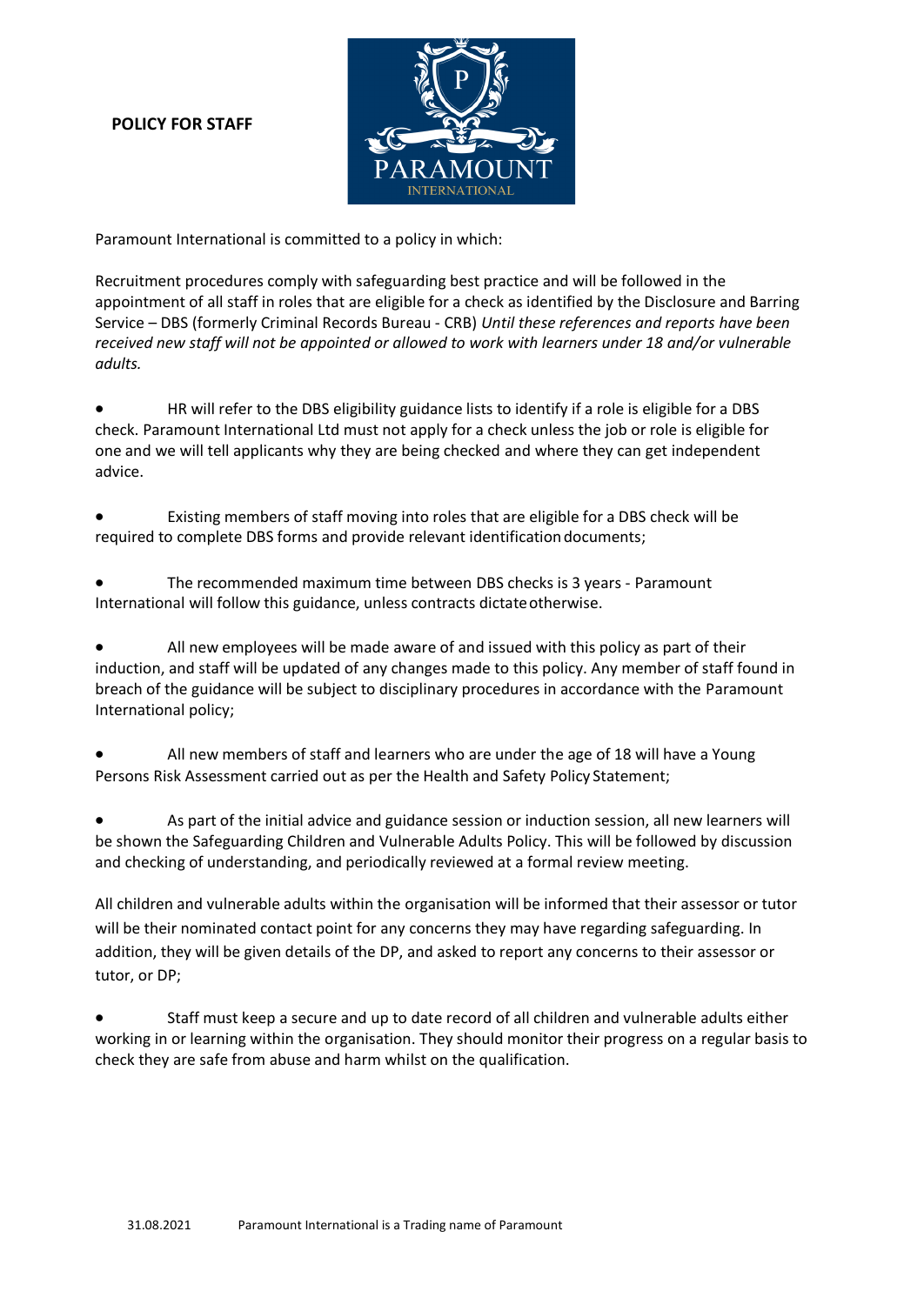#### **ROLES AND RESPONSIBILITIES**



Members of staff with responsibility for issues relating to the safeguarding of children/young people and vulnerable adults in Paramount International are referred to in this document as "Designated Safeguarding Champions" or "Paramount International's Safeguarding Officer". A list of names, titles and contact details for these managers, other relevant members of staff and other relevant agencies is attached at *Appendix1.*

#### **Director**

- Allocate required resources and time to provide adequate safeguarding measures;
- Provide leadership in ensuring the safety of children and vulnerable adults;
- Review and approve policy annually;

• Review systems and procedures to report to the Paramount International Ltd Management Board.

#### **Designated Safeguarding Officer**

Put in place a comprehensive training programme to ensure all staff have a competent understanding of safeguarding that is relevant to their role;

- Ensure all staff have been thoroughly vetted prior to undertaking duties;
- Audit and review each divisional areas performance against safeguarding procedures;
- Review and update safeguarding procedures;

#### **Designated Person(s) & Safeguarding Champions**

- Manage the application of safeguarding procedures in their centre;
- Act as the focal point for safeguarding in their centre;
- Ensure all staff are competent to undertake their safeguarding duties;
- Clearly communicate the safeguarding policy to all staff;
- Liaise with partner agencies as required, including Local Safeguarding Children Board (LSCB).

• Ensure publicity and organisational position statement are supplied to relevant sites with up to date information on contact details;

• DP will, where necessary, inform relevant agencies of concerns over safeguarding issues as relevant to their role.

#### **Employees**

• Ensure that all staff are aware of any children and vulnerable adults within their group or caseload;

- Comply with policy and procedures;
- Promote a safe learning environment;
- Ensure all learners and employers are aware of the safeguarding policy;
- Report any concerns to DP immediately or where necessary LSCB.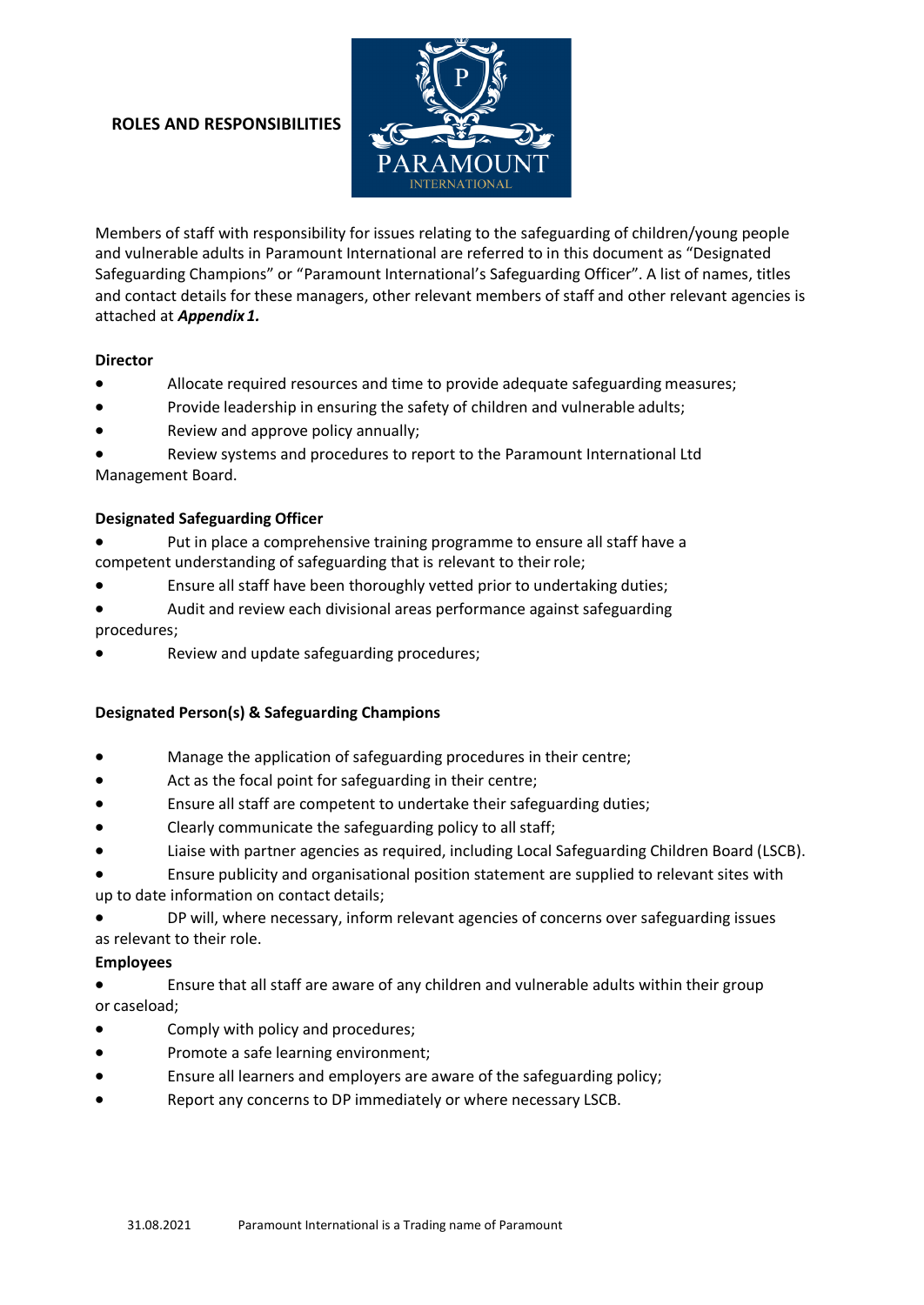

# *Appendix 4* **– Paramount International Ltd Safeguarding Risk Assessment for use with Work Placements**

## **Work Placement details:**

| Work<br>Placement                                             | No. of employees                      |                                          |
|---------------------------------------------------------------|---------------------------------------|------------------------------------------|
| name:<br>Nature of business:                                  | Date completed                        |                                          |
| Workplace<br>address:                                         | Main contact<br>(name and Tel.<br>no) |                                          |
| Learner (s) Names                                             |                                       |                                          |
| Superviso<br>r(s)<br>Name(s)                                  |                                       |                                          |
| Type of work<br>carried out at<br>workplace<br>location:      |                                       |                                          |
| Is the client /<br>learner in<br>Regulated<br>Activity        | If Yes, client / learner must be DBS  | checked before engaging in this activity |
| Enforcement<br>action:<br>(Prosecutions,<br>Notices)          |                                       |                                          |
| Health &<br>Safety<br>committee /<br>safety<br>representation |                                       |                                          |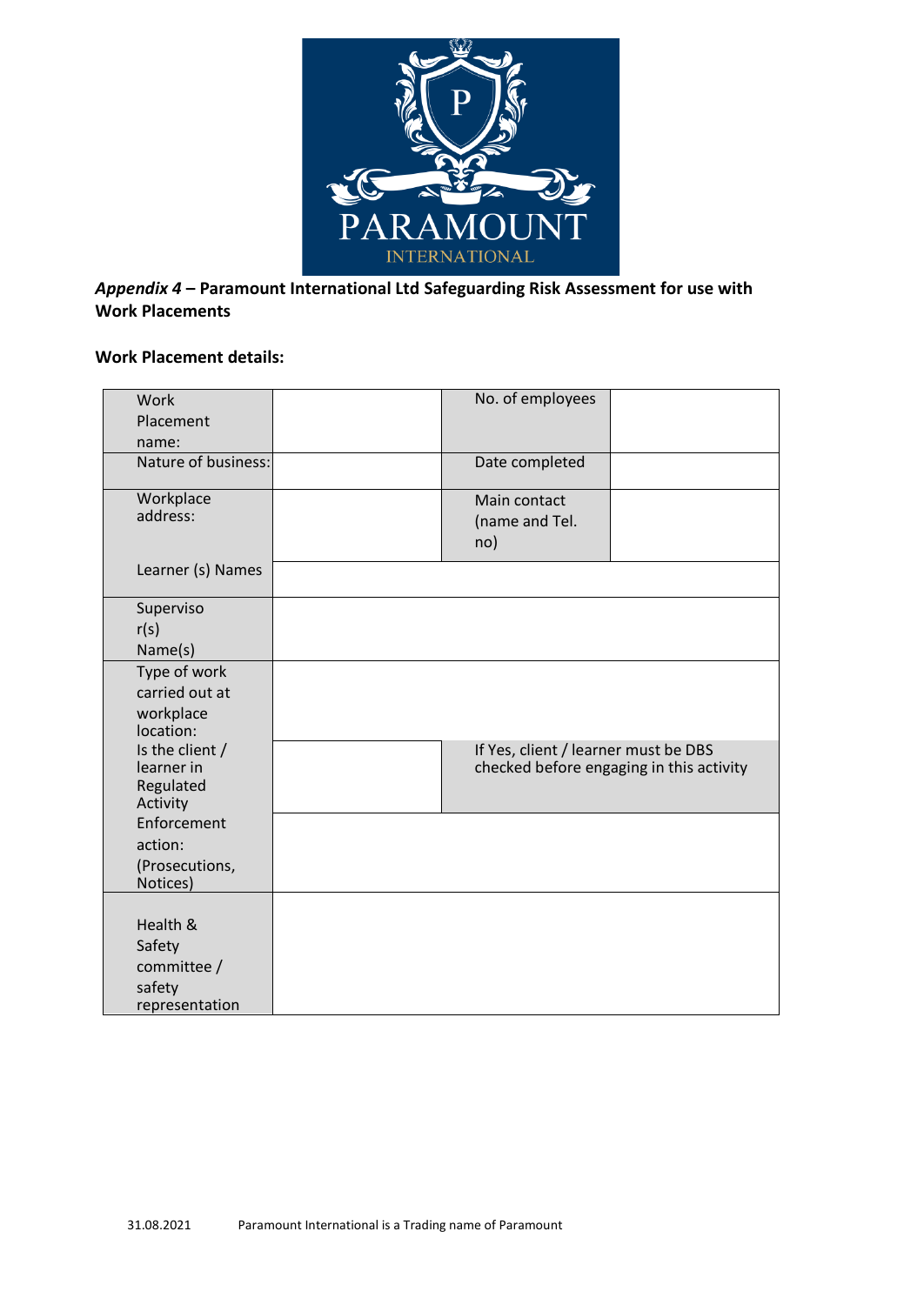

# **Safeguarding measures:**

|                |                                                                                                                              | Yes $/$<br><b>No</b> | Evidence / comments |
|----------------|------------------------------------------------------------------------------------------------------------------------------|----------------------|---------------------|
| $\mathbf{1}$   | Is the work placement provider<br>willing to sign up to the work<br>placement agreement with<br>Paramount International Ltd? |                      |                     |
| $\overline{2}$ | Has the work placement<br>replacement representative<br>signed the work placement<br>agreement?                              |                      |                     |
| 3              | Have all the necessary<br>employers at the work<br>placement been notified of the<br>agreement?                              |                      |                     |
| $\overline{4}$ | Has a named designated contact<br>been identified at the work<br>placement?                                                  |                      |                     |
| 5              | Are the contact details for the<br>named                                                                                     |                      |                     |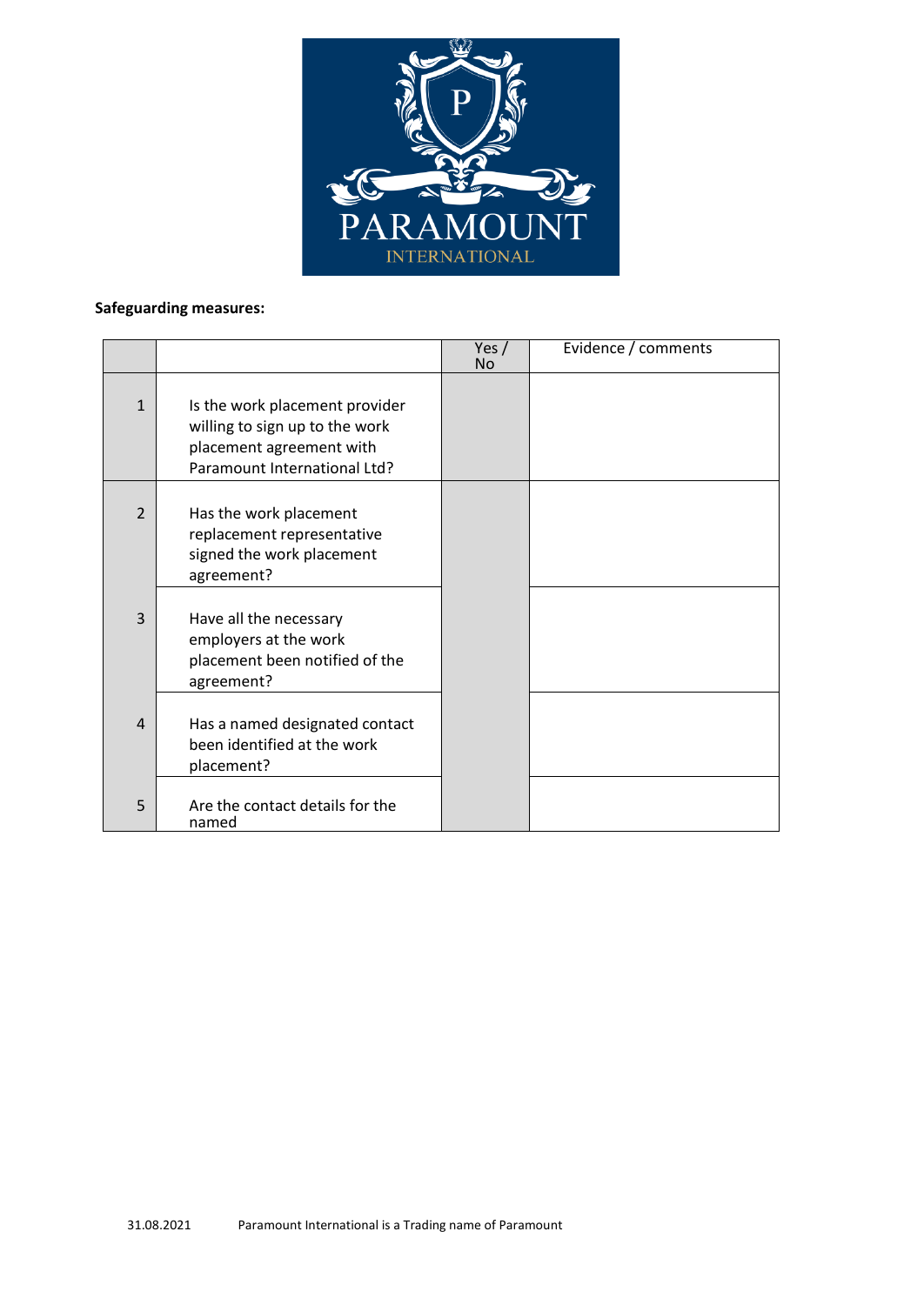

|                | person widely available for all?                                                    |                                                                                 |
|----------------|-------------------------------------------------------------------------------------|---------------------------------------------------------------------------------|
| 6              | What Safeguarding awareness<br>training has the designated<br>contact<br>completed? |                                                                                 |
| $\overline{7}$ | Has a Health & Safety risk<br>assessment previously been<br>undertaken?             |                                                                                 |
| 8              | What was the outcome of the<br>last risk assessment?                                |                                                                                 |
| 9              | Are there any outstanding actions<br>from the risk assessment?                      |                                                                                 |
| 10             | When is the next Health & Safety<br>risk assessment due to be<br>completed?         |                                                                                 |
| 11             | Has it been identified which work<br>placement employee DBS checks<br>are required? | If no, complete DBS<br>risk assessment<br>below                                 |
| 12             | Have all necessary work<br>placement DBS checks been<br>completed?                  | If no, what action is taken to<br>ensure Customers / learners<br>are protected. |
| 13             | What action is taken if any<br>adverse DBS checks are<br>received?                  |                                                                                 |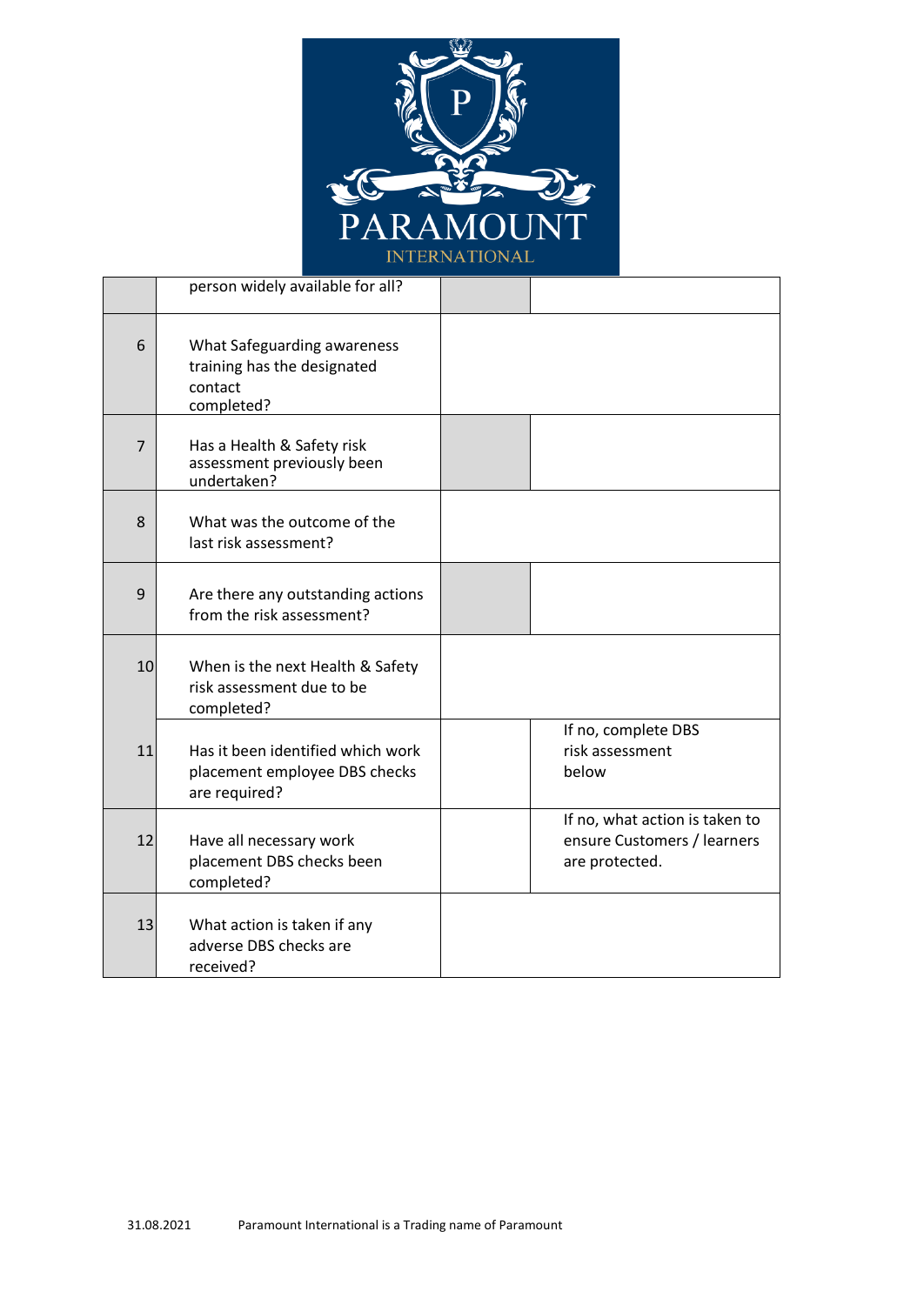

## **DBS Risk Assessment:**

|                |                                                                                                                                                              | Yes $/$<br>No | Evidence / comments                        |
|----------------|--------------------------------------------------------------------------------------------------------------------------------------------------------------|---------------|--------------------------------------------|
| $\mathbf{1}$   | Will any work placement<br>employees have regular<br>unsupervised contact with<br>customers / learners                                                       |               | If yes then relevant DBS<br>check required |
| $\overline{2}$ | Will any work placement<br>employees have a high degree of<br>travel on a one to one basis with<br>any customer / learner as part of<br>their work placement |               | If yes then relevant DBS<br>check required |
| 3              | Will the customer/ learner<br>work in isolated<br>environments with work<br>placement employees                                                              |               | If yes then relevant DBS<br>check required |
| 4              | Will there be any regular lone<br>working<br>with a supervisor or other<br>employee at the work placement                                                    |               | If yes then relevant DBS<br>check required |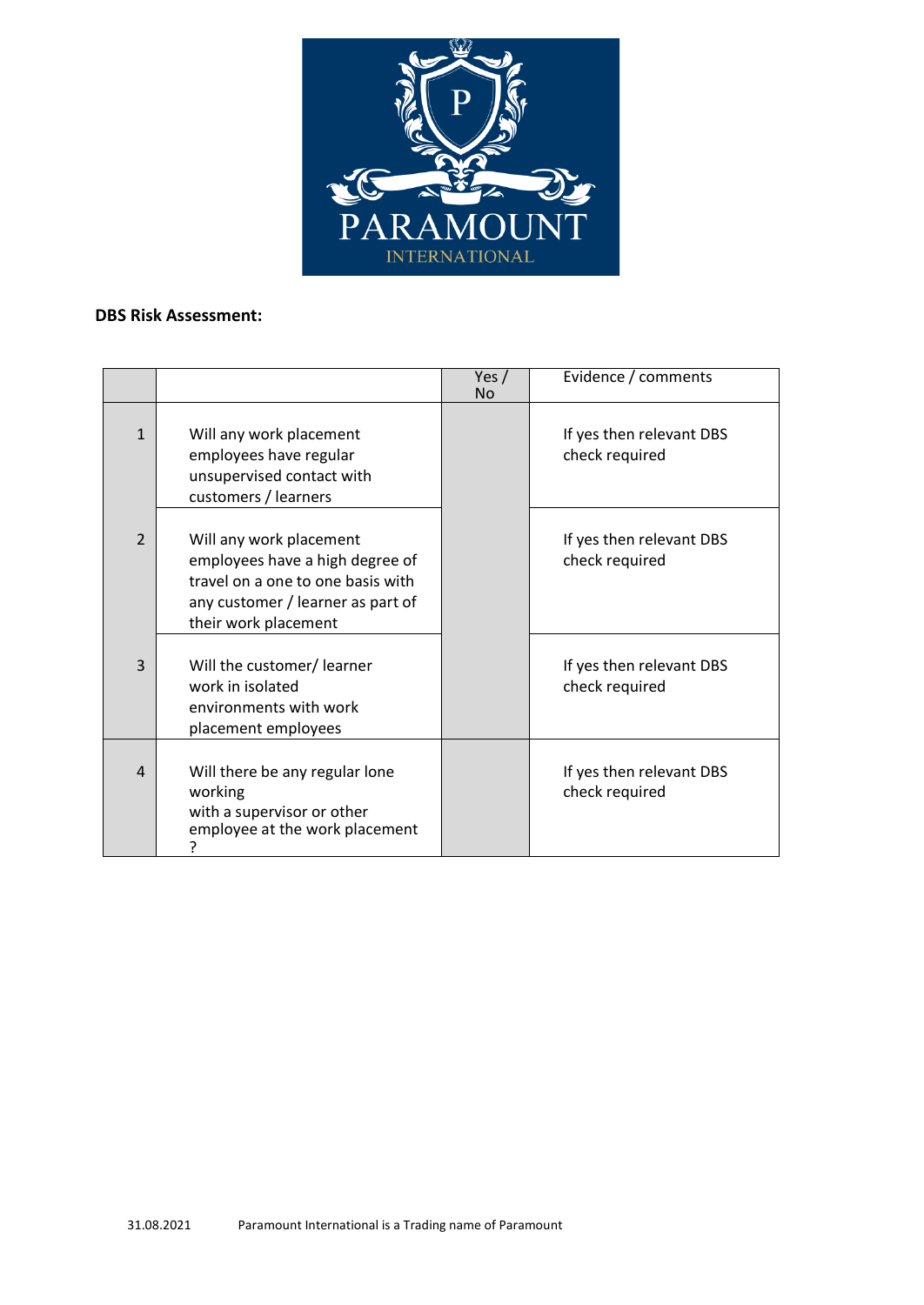

## **Please complete Action Plan as appropriate:**

| Ref as<br>above | Action | Owner | Completion<br>Date | Progress |
|-----------------|--------|-------|--------------------|----------|
|                 |        |       |                    |          |
|                 |        |       |                    |          |
|                 |        |       |                    |          |
|                 |        |       |                    |          |

#### Action Plan agreed with:

Work Placement Representative: (Print name) …………………………………………………………..

Paramount International Representative: (Print Name)

……………………………………………………………………………

Action Plan Review Date: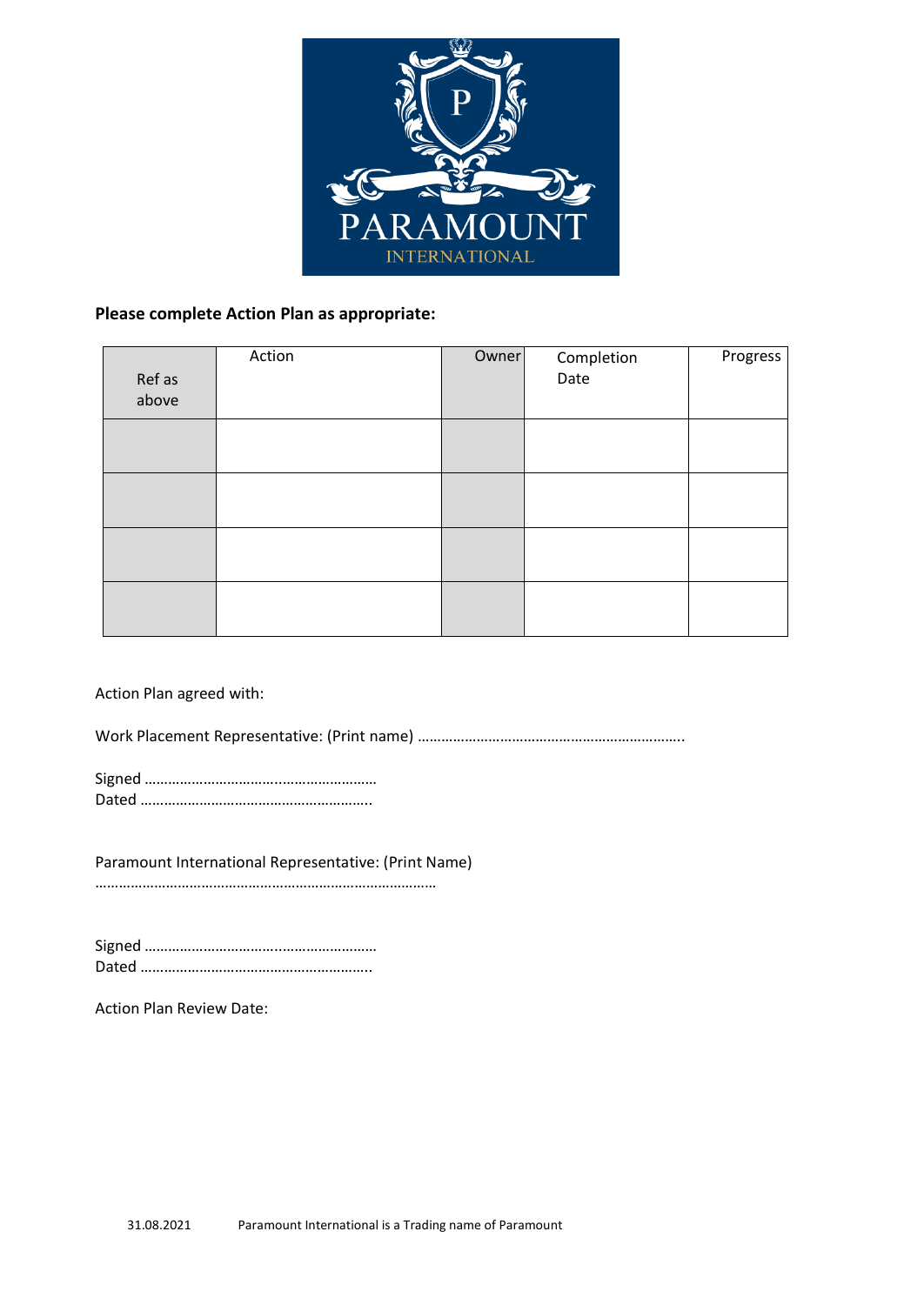

*Appendix 6* **– Paramount International Ltd Safeguarding Work Placement Referral Flowchart**

Safeguarding - placed with a work placement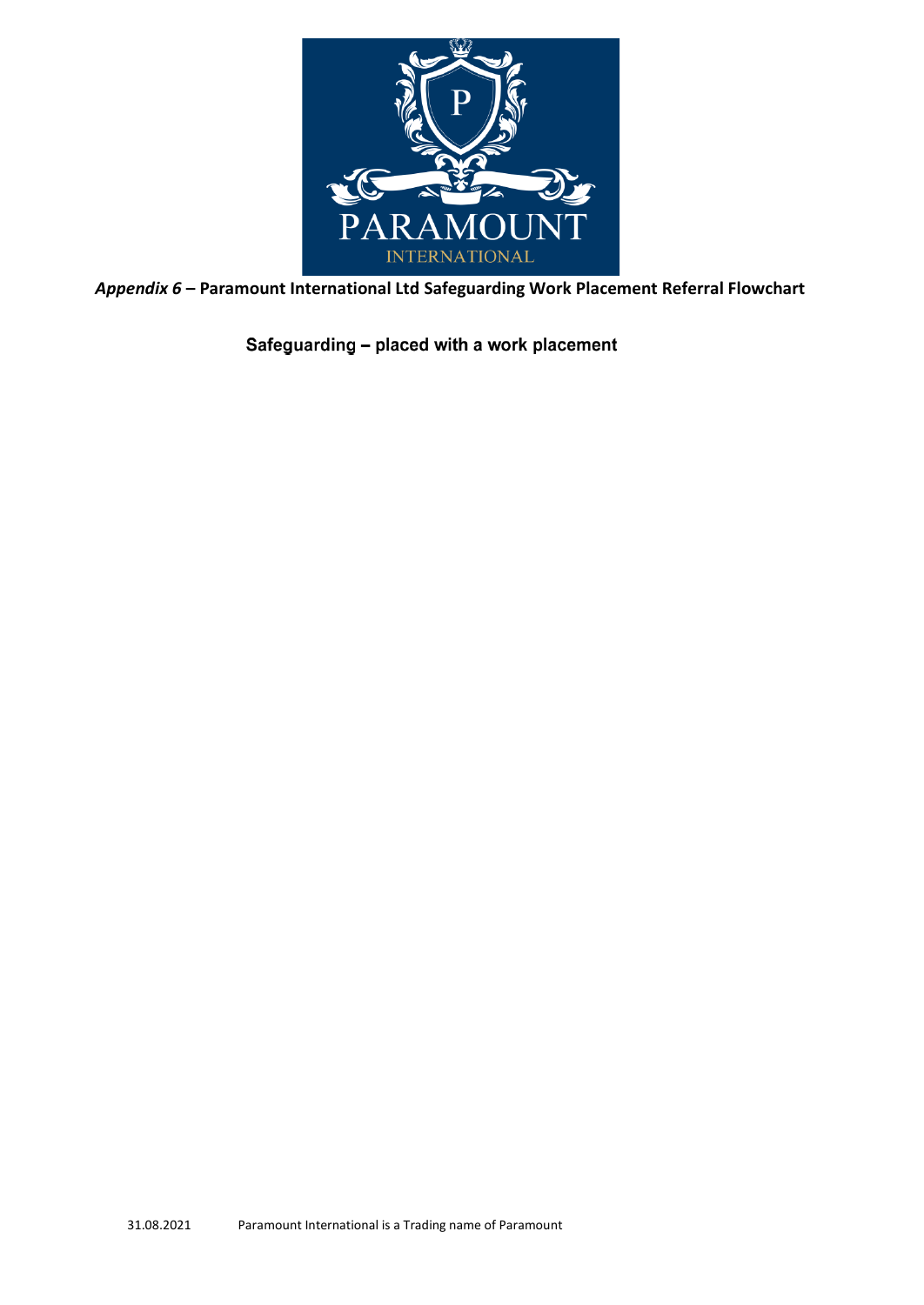